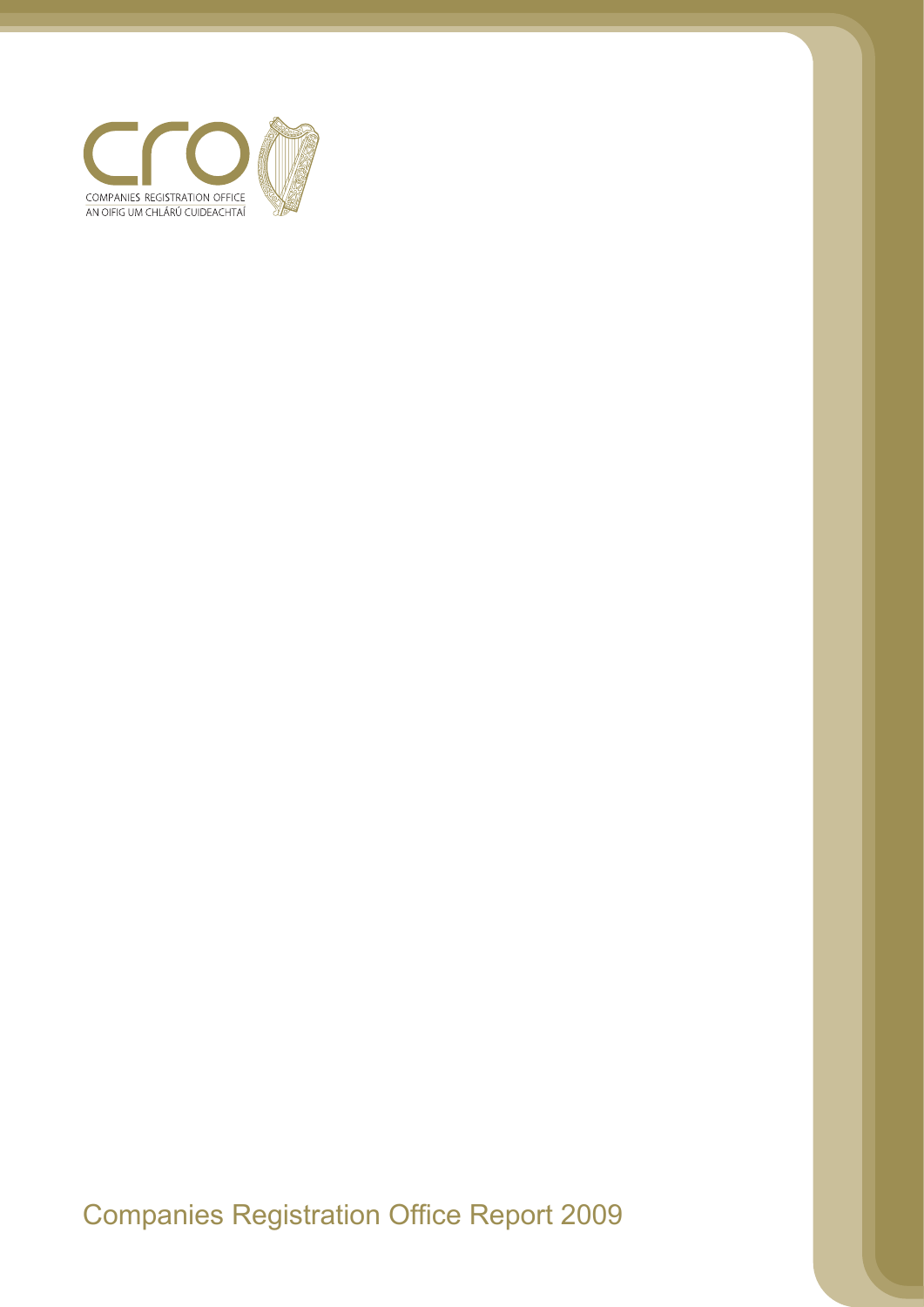# **CONTENTS**

| 1. INTRODUCTION                                                    |    |
|--------------------------------------------------------------------|----|
| 2. INPUT                                                           | 2  |
| 3. OUTPUT                                                          | 3  |
| 4. QUALITY                                                         | 6  |
| <b>5. CUSTOMER SERVICE</b>                                         | 7  |
| <b>6. DECENTRALISATION</b>                                         | 8  |
| <b>APPENDIX 1: DETAILED STATISTICS</b>                             | 9  |
| <b>APPENDIX 2: FINANCE</b>                                         | 34 |
| APPENDIX 3: REGISTRAR OF COMPANIES<br>AND OTHER AUTHORISED PERSONS | 35 |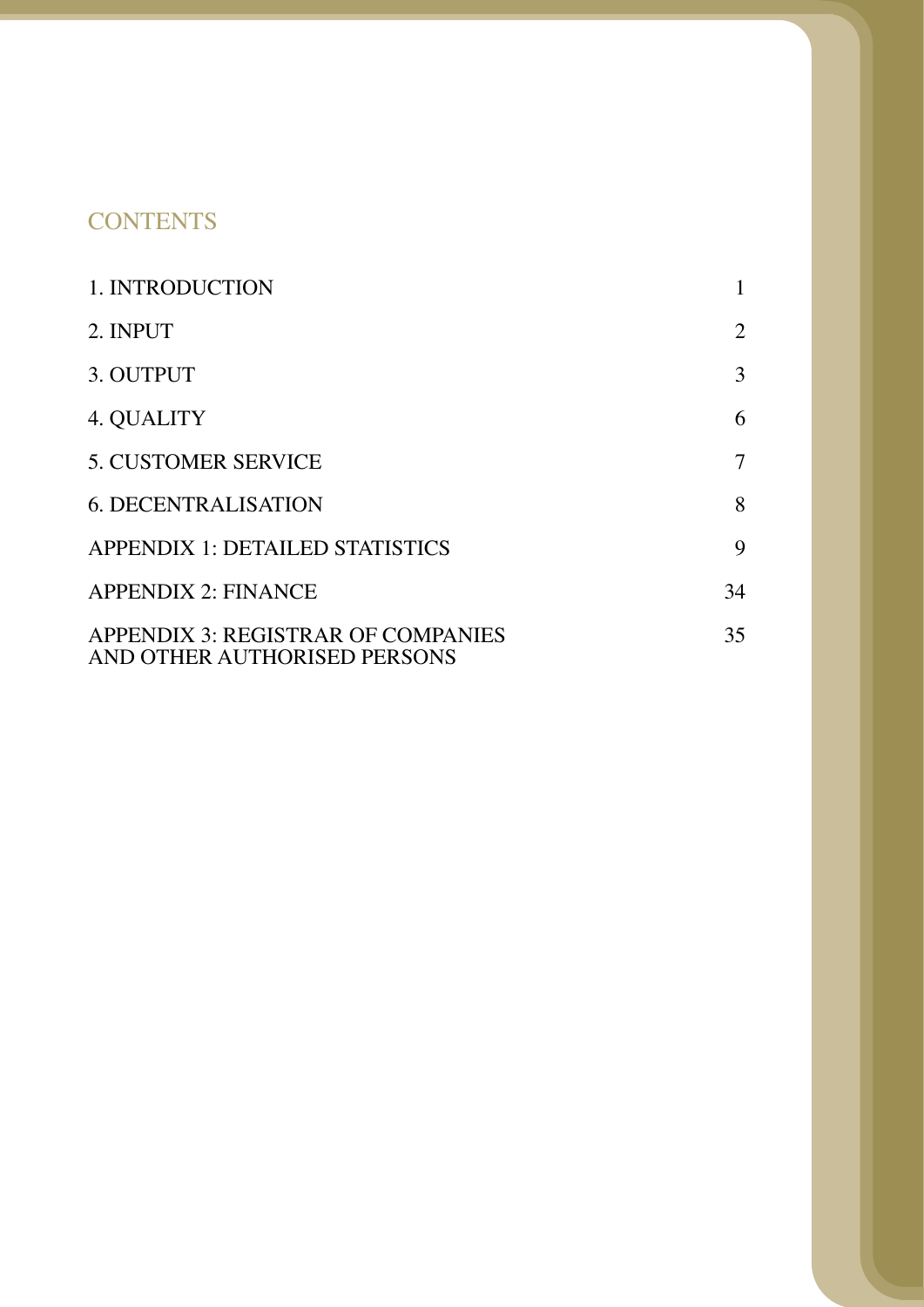## 1. INTRODUCTION

The Companies Registration Office (CRO) Mission Statement is to:

*ensure a high level of filing of returns due, a rapid turnaround of the information on those returns with the assurance that the information provided to the CRO complies with the relevant statutory provisions and that the information supplied by the CRO accurately reflects that provided.*

CRO divides that statement into its three parts covering INPUT, getting companies to file the returns due, OUTPUT, ensuring that the public have ready access to those documents and QUALITY, endeavouring as far as possible to ensure that the documents are properly completed and that we furnish correct information in turn.

Good progress is being made under all three headings. The high level target of having companies up-to-date in filing annual returns was almost 86% of companies now being up-to-date.

The receipt and scanning of documents for online access is working well and very few searches are now done manually. Through the European Business Register Irish company records can be inspected through company registry websites in most of Europe.

The quality of documents filed is greatly enhanced by electronic filing. The up-take of electronic filing in 2009 reached over 50% of all documents received. Significant advances have been made in the data that is presented to clients submitting forms electronically through CORE, the online filing environment of the website and further advances have been planned for 2010 in the form of allowing PDF Accounts and the A1 Registration of a Company to be submitted through the website.

### **Official Languages Act 2003**

On 26 May 2009 the CRO announced its Irish language Scheme under Section 11 of the Official Languages Act 2003. It sets out the CRO's position on the use of the Irish Language for a period of three years from this date or until a new Scheme has been confirmed by the Minister pursuant to Section 15 of the Act, whichever is the later.

On foot of this Scheme, during 2009 the CRO translated all its Information Leaflets. It also issues monthly newsletters bilingually. In 2010 we will publish the CRO Gazette both in English and Irish. A new website is due to launch in 2010 which users will be able to navigate in either English or Irish on approximately 180 pages of the website.

#### **Companies (Amendment) Act 2009**

The Companies Amendment Act 2009 was signed into effect, on 12th July 2009. Section 10 of the Act changes the requirement that at least one of the directors be resident in the State. For this purpose the "State" has been changed to "Member State of the EEA" (European Economic Area). The EEA is all of the EU plus Iceland, Norway and Liechtenstein.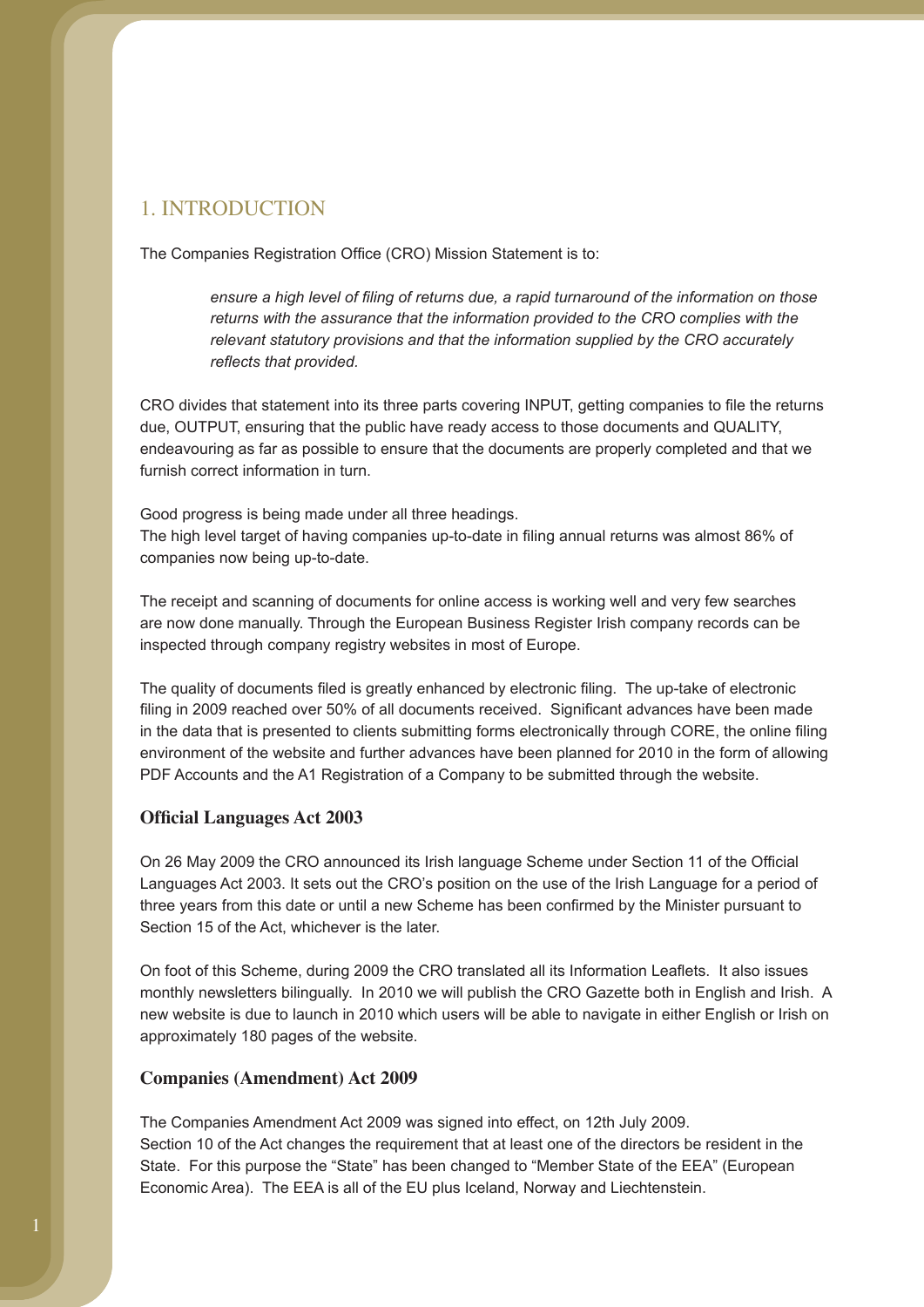This means that a company all of the directors of which are resident in, say, the UK, will not require a bond or certificate of a real and continuous link with one or more activities in the State.

#### **Companies (Miscellaneous Provisions) Act 2009**

The Companies (Miscellaneous Provisions) Act was signed into effect on 23rd December 2009. The Act, which amends the Companies Act 1990, provides, inter alia, for migrating investment fund companies to be registered by way of continuation as a body corporate under the laws of the State, or to be de-registered to a relevant jurisdiction outside the State in which the company proposes to be registered.

In accordance with the legislation regulations are due to be made in 2010 prescribing specific jurisdictions as relevant jurisdictions pursuant to the Act.

### 2. INPUT

### **Enforcement**

By end of year 2009 Section 371 of the Companies Act 1963 notices had issued to 457 companies and 1072 directors. Papers for initiation of the section 371 process were sent to the Chief State Solicitors Office in respect of 32 companies.

4 adjourned cases of company prosecutions were completed and total fines of €6712 imposed. In line with our commitment to maintain strike off of overdue companies we struck off 5729 companies on an involuntary basis, 5428 on a voluntary basis and 142 at the request of the Revenue Commissioners.

1084 companies were restored to the register.

CRO continued throughout the year to assist the Office of the Director of Corporate Enforcement (ODCE), by supplying affidavits and supporting certificates, in its action to secure disqualification/ restriction of the directors of dissolved insolvent companies.

The key measure of the effectiveness of this work in securing compliance by companies with their statutory filing requirements is the number of companies up-to-date at any given time. The figure at 31 December 2009 was 86%. The comparable outcome one year earlier was 88.5%.

#### **CRO Income in 2009**

Although CRO achieved its target receipts figure in the 2009 REV of €22.6m, this represented a 22% decrease on the 2008 outturn of €29.1m.

This reduction is mainly due to the following:

• Fee income is down by about €1.3m as a result of a 5% reduction in the overall number of documents filed in 2009 and the success of CRO's ongoing electronic filing initiatives. The fees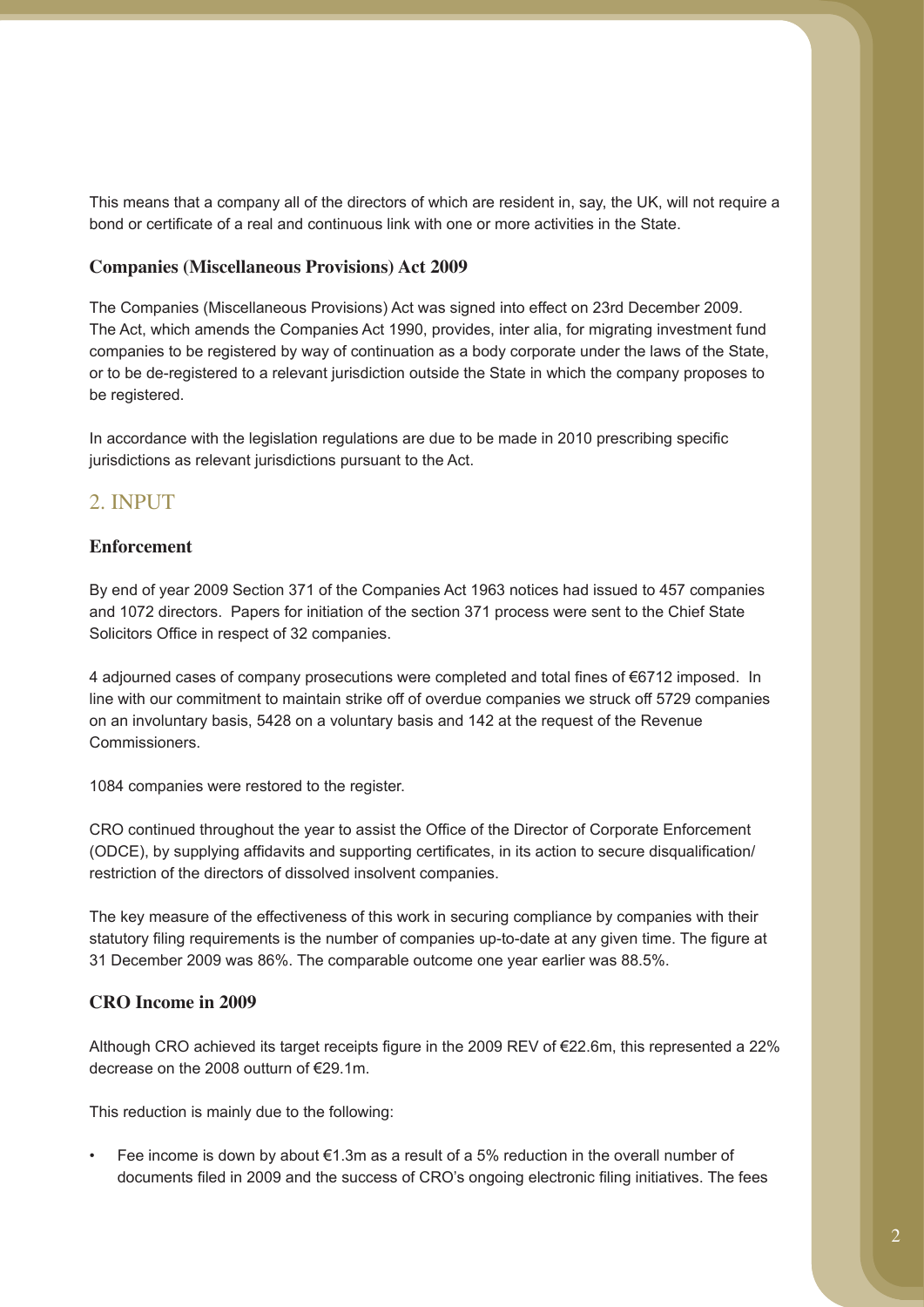for an electronically filed document are half that for paper forms in the case of annual returns (€20 versus €40), company incorporation (€50 versus €100) and registration of a business name (€20 versus €40), while all other electronically filed documents are free.

• Late fili**n**g penalties (LFPs) are down about €4.8m on 2008 levels.

On the basis that these trends are likely to be maintained throughout 2010, the Appropriations-in-Aid target for this year has been reduced by a further 20 % to €18m

### **Breakdown of CRO Income**

Appropriations-in-Aid in the CRO continues to be dominated by late filing penalties – the total receipts of €22.6m in 2009 were broken down under the following main headings:-

| <b>CRO Income</b>                        | 2008 outturn | 2009 outturn | 2010 estimate |
|------------------------------------------|--------------|--------------|---------------|
| Late Filing penalties                    | €17.6m       | €12.8m       | €10.0         |
| Submissions fees                         | €9.6m        | €8.2m        | €6.4m         |
| Enquiry charges & bulk data<br>customers | €1.6m        | €1.5m        | €1.5m         |
| <b>Registry of Friendly Societies</b>    | €0.1m        | €0.1m        | €0.1m         |
| Miscellaneous income                     | €0.2m        | €0.1m        | €0.1m         |
| Total:                                   | €29.1m       | €22.6m       | €18m          |

### 3. OUTPUT

### **Reservation of Company Name**

This provision, which allows for a company name to be reserved for a period up to 28 days, and which can be extended for a further period of 28 days, came into effect on the 1<sup>st</sup> September 2009. Since its commencement in September, 260 applications have been received. CRO has consistently met its customer service target of processing applications for reservation of company names within 5 days of receipt.

#### **New Companies**

The three company incorporation schemes, as outlined below, were consistently within customer service targets and committed time frames during 2009.

 Fe Phráinn – 10 working days CRODisk – 5 working days Ordinary Scheme –15 working days;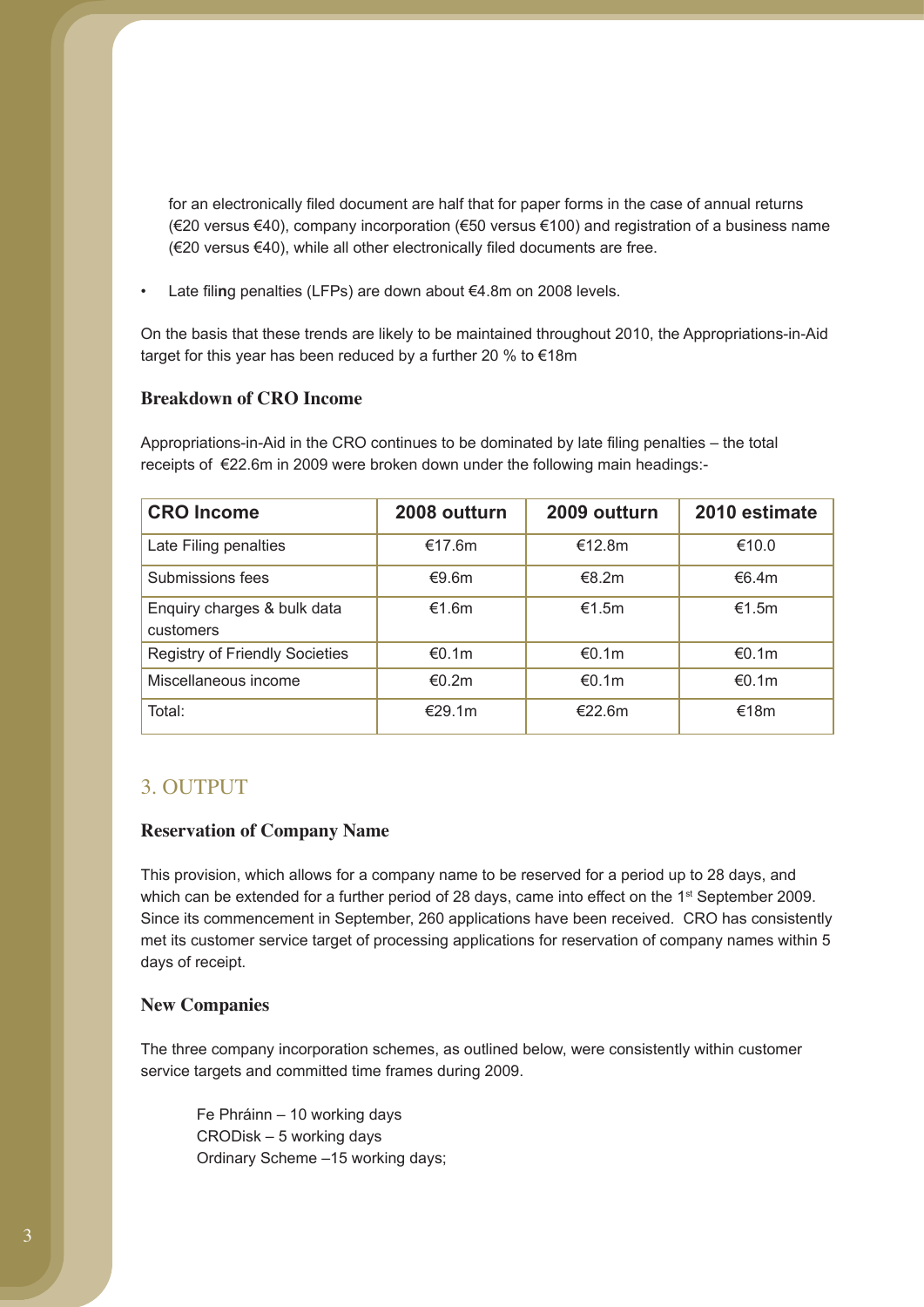Throughout 2009 CRO generally incorporated companies on the CRODisk system within two working days.

Re-registrations and Change of Name applications were consistently processed within 10 working days during 2009.

### **Business Names**

During 2009 backlogs in business name registrations arose at different times. A review and analysis of the business name registration process was undertaken in the office with a view to improving efficiencies in this area and processing times are now to within 3 weeks of receipt of submissions.

### **Mortgages**

In 2009 CRO continued to achieve its targets of scanning mortgage documents within 7 days of receipt. The Slavenburg list was maintained up to date for public viewing and the registration of satisfactions was also kept up to date. It was not always possible to achieve our target of registering mortgages within 14-days but renewed efforts are being made to meet this target in 2010.

### **Limited Partnerships and External companies**

CRO achieved its targets for the processing and scanning of all Limited Partnerships and External companies documents within 7 days of receipt. All forms in relation to both Limited Partnerships and External Companies were reviewed during 2009.

### **Liquidations and Receiverships**

The number of insolvencies increased again in 2009, but CRO nonetheless achieved its targets for processing and scanning the resulting documents. Reports of companies in liquidation continued to issue to ODCE on a weekly basis.

### **Post-Incorporation (including Cash Office)**

Targets for scanning and registration of post-incorporation documents were substantially met throughout 2009 other than during the peak filing period of October-December. Requests for retrieval of documents were processed promptly and those documents were returned/rescanned within the required timelines. The section's support of ODCE and other Government bodies via provision of original documents and section 370 certificates, and the certification of documents, was also achieved in the manner and time limits required. In this regard, the enhanced use of e-filing and autoregistration by the CRO has been an important factor in keeping timescales within workable limits.

#### **Postal Lodgements and Annual Returns**

Since July 2007, part of the CRO has been located at O'Brien Road, Carlow, in what was intended to be the first phase of the full decentralisation of the CRO to Carlow. The primary purpose of the office in Carlow is to act as a postal lodgements office and annual return processing section for the CRO.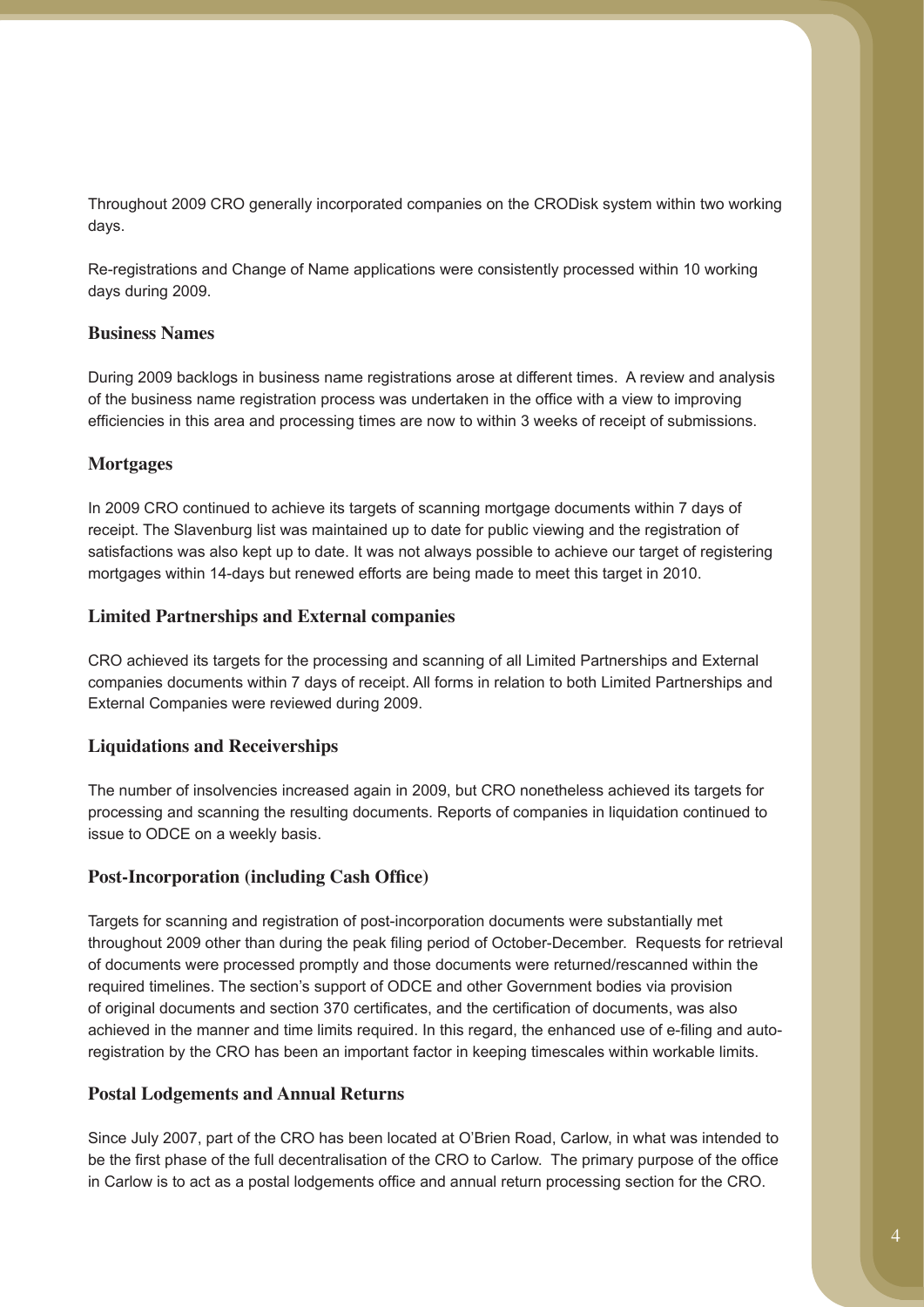Since 2007 other work has been transferred to Carlow such as the processing of B2s (Change of Registered Address), H15s (Voluntary Strike-offs) and applications for Business Names.

### **Annual returns**

The processing of Annual Returns is the core business of the Carlow office and of the 170,000 annual returns received in CRO in 2009, 77% were received by post in Carlow with the remainder received over the Public Counter in Parnell Square. About 57% of all annual returns are now received electronically.

Very high standards are consistently achieved in relation to the processing of annual returns and considerable progress has been made since 2007 in relation to quality, in terms of consistency and thoroughness of checking, and quantity, in terms of processing of higher volumes and prompt turnaround times.

#### **Seasonal peaks**

The CRO has seasonal loads, principally in October, November and January. While it normally receives about 8,000 submissions per week, traditionally during the main peak at end-October that figure would rise to over 18,000 per week. With the success of electronic filing, many companies are now availing of the extra 28 days to file electronically, so the main peak is now split between end October and end November.

The CRO continues to deal with seasonal peaks in a timely manner. No major backlogs were allowed to accumulate in 2009 as processes and timescales are closely monitored especially over the October peak. The extra volumes were dealt with in record time in 2009 and processing was upto-date by early November.

This was achieved mainly due to the ongoing co-operation, commitment and expertise of CRO's clerical staff

### **Backfile Project**

In 2006 CRO embarked on a project to scan all of the pre-1990 documents for live companies, which had not been scanned. This project was completed in 2009 with all documents now available online for public inspection, eliminating the need for the requests for the retrieval and inspection of "hard files".

#### **Bulk Data**

We achieved our objective of delivering data products to CRO customers in accordance with published delivery commitments.

#### **Web Search Facility**

In 2008 the number of searches carried out on line was 95%. In 2009, this increased to 96.75%.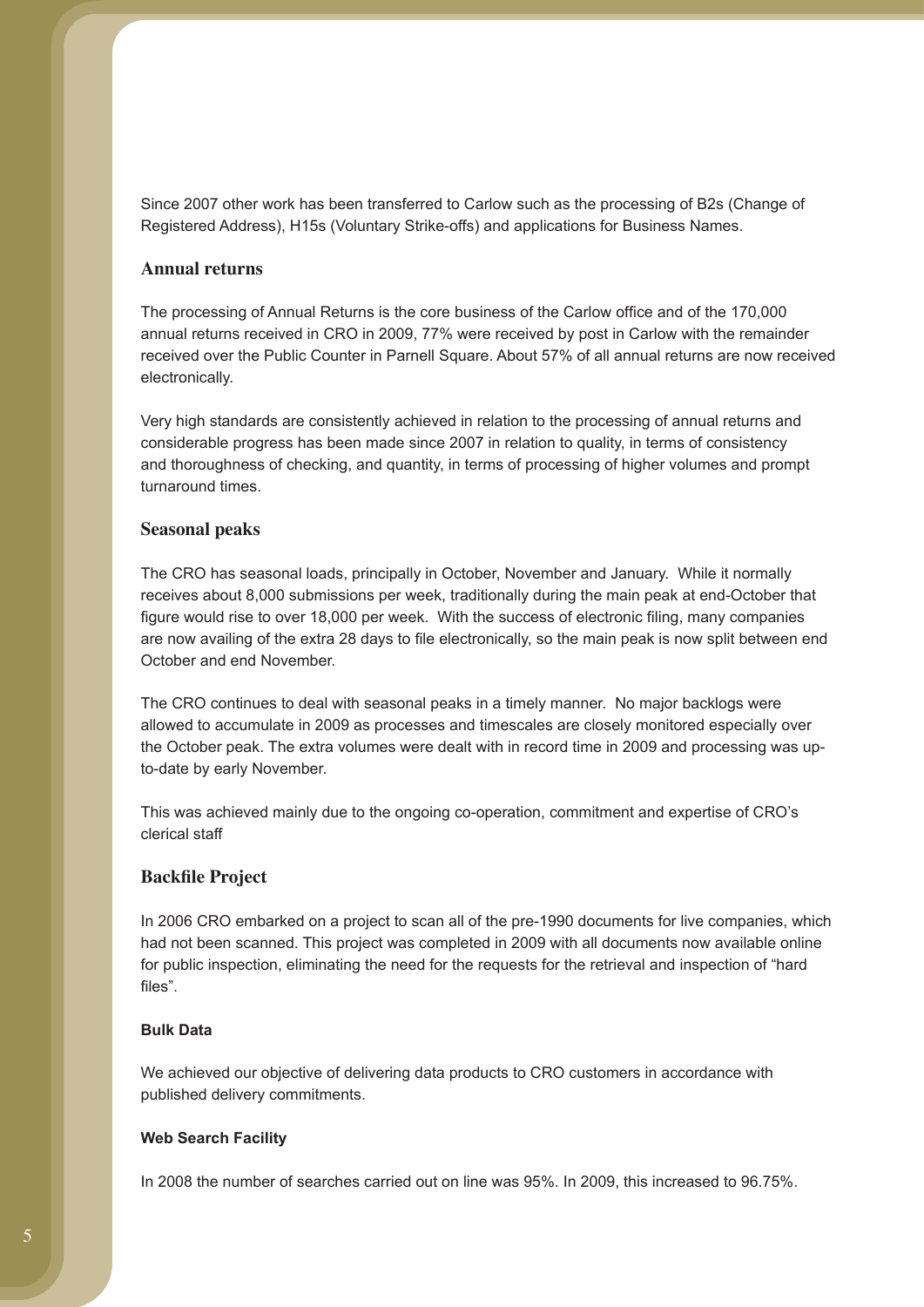#### **System Downtime**

CRO's commitment was to ensure a rapid response to unplanned downtime. Unplanned system downtime was minimal during the year.

### **IT Security**

In 2009 further security updates were completed to increase security and robustness.

#### **Disaster Recovery**

This is currently being reviewed and plans to move our systems to a centralised location is being investigated.

## 4. QUALITY

#### **Rules Database – Auto-registration**

In the latter part of 2009 CRO extended its rules engine to the electronic B2 and B10 and also improved the frontloading of the forms e.g. only existing officers of a company can be selected to sign a form. At the end of 2009 59% of electronic B10s and 60% of electronic B2s were being autoregistered.

CRO also applied a facility that automatically does the data entry of electronic Business Name Applications and these account for over 70% of the applications received. It is planned that the knock-on effect of this in 2010 is that waiting times for registration will be significantly reduced.

#### **E-Filing**

A number of new facilities were added to CORE (Companies Online Registration Environment) in 2009 including the e-reminders facility that allows presenters and companies to receive non-statutory notices for companies by email instead of by post. Address validation software was also added to CORE to improve quality and the automatic registration of electronic forms. Revenue Online Signatures (ROS) were added enabling clients to use their existing ROS certificate to sign a B1 electronically. In 2009 there was an 18% increase in the total number of forms filed electronically in comparison to 2008.

The Electronic Filing Section of the CRO continues to implement initiatives to encourage and support companies wishing to file their annual returns electronically.

The main initiatives currently underway are the introduction of ROS signatures, a pilot project in relation to eXtensible Business Report Language (XBRL) (ie accounts in electronic format), ongoing improvements to CORE, improvements to auto-registration and electronic reminders, receipts and send back letters.

By December 2009, the percentage of annual returns filed electronically had risen to 57.3%.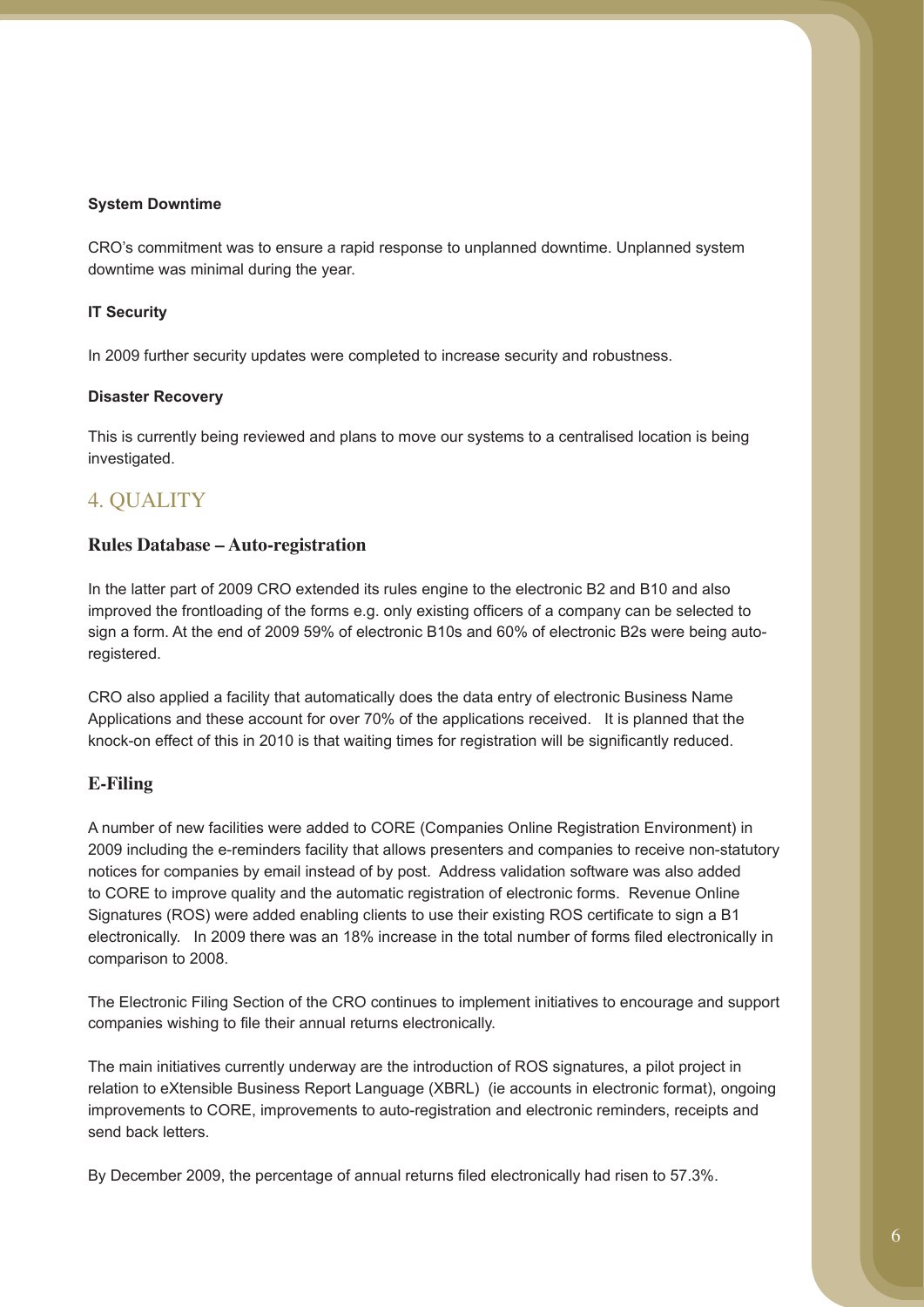## 5. CUSTOMER SERVICE

### **CORE (Companies Online Registration Environment)**

CORE allows presenters to view, in a managed environment, up to date information on companies for which they are a filing agent. It also allows customers to view their accounts' statements and transactions. It's popularity remains consistent, receiving some 11,000 unique visitors per month.

### **Information Unit**

The Information Unit provides a front line service to customers who contact the Office by telephone, fax, post and e-mail. The benefit for our customers is that it allows first call resolution to queries and eliminates the frustration of being transferred. The service in turn acts as a front line service for staff within the office, thus enabling line sections to carry on their specific tasks uninterrupted which in turn contributes to shorter processing times of documents filed.

The Information Unit operated opening hours of 10.00 – 16.00 on a daily basis in 2009. E-mail queries are dealt with before and after lines closed.

The CRO answered over 100,000 phone calls during 2009, an average of nearly 1,950 calls a week. Throughout 2009 an e-mail handling system was available to give customers alternative methods of contacting the office, and this system continues to be available (info@cro.ie). Over 12,000 e-mails were answered during 2009 with nearly 98% answered within eight hours of receipt.

The Enquiries and Front Counter areas of the Unit continued to deal with personal callers to the CRO during the hours 9.30 – 16.30 throughout 2009. In addition as assisting personal callers with queries, the Unit manages requests for copies of submissions filed by companies, the issuing of duplicate certificates and letters of status.

The Unit also organises the CRO's participation at exhibitions, seminars and open days, and during 2009 the Unit represented the CRO at a number of events, including the Fingal Day of Enterprise, South Eastern Enterprise Platform Programme, Shannon, Mid West Regional Enterprise Expo.

### **Publications**

Regular e-mail bulletins ("e-zines") issue to customers who have registered with the Office. This is an electronic bulletin which that informs subscribers of the current developments within the Office and also notifies subscribers of future events.

An advertising campaign was conducted in 2009 to encourage customers to file electronically. An upgrade of CRO Website & Content Management System took place during 2009. It will replace the old website in early 2010. The upgraded website will have increased accessibility and usability. It will also have an improved visual appearance. On the interactive side, the search engine will be upgraded.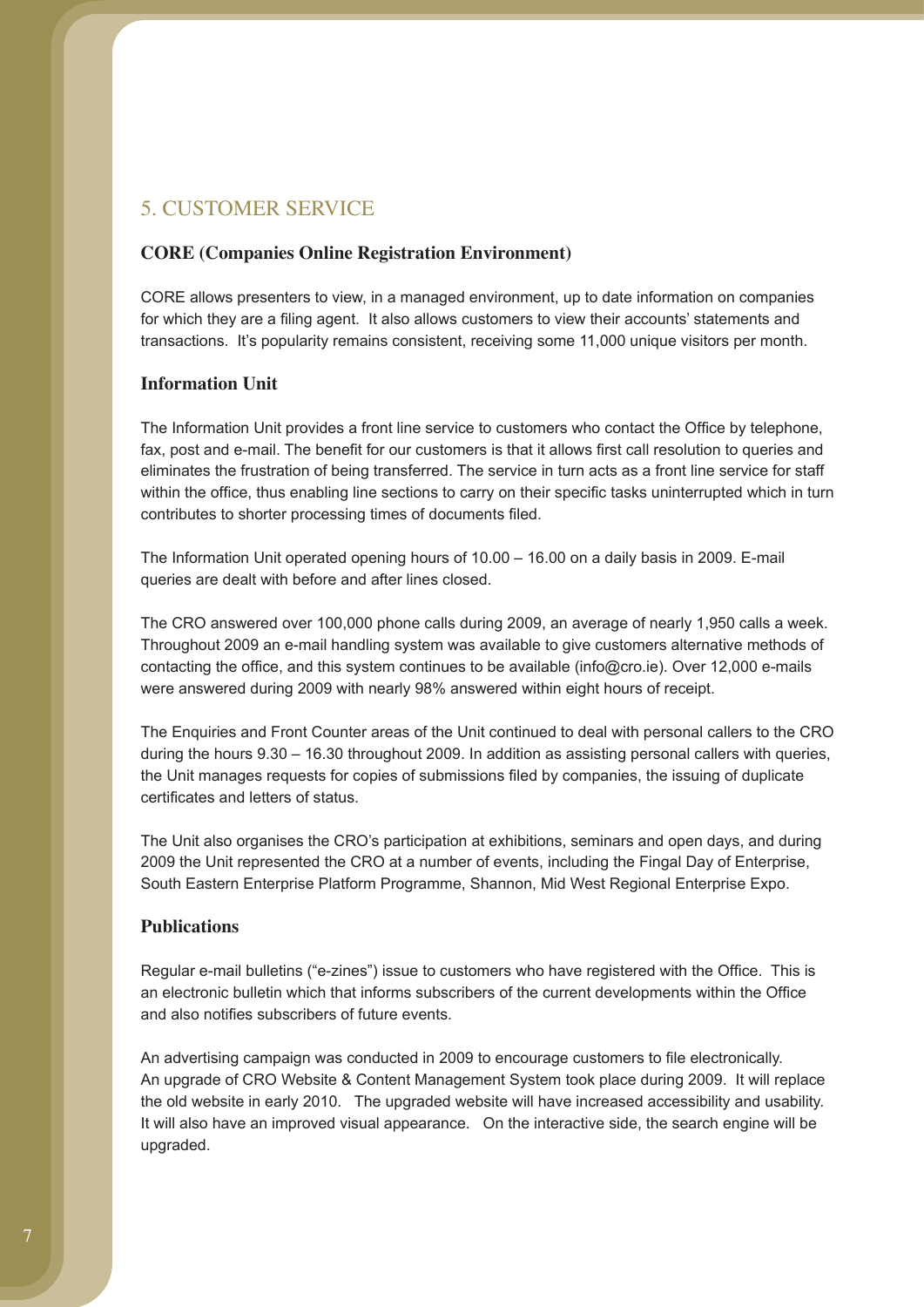## 6. DECENTRALISATION

### **Main Decentralisation to Carlow**

Planning permission for the main decentralisation building in Carlow was granted by An Bord Pleanála in November 2008. However, in the 2009 Budget it was announced that the main decentralisation to Carlow was being deferred for re-consideration until 2011.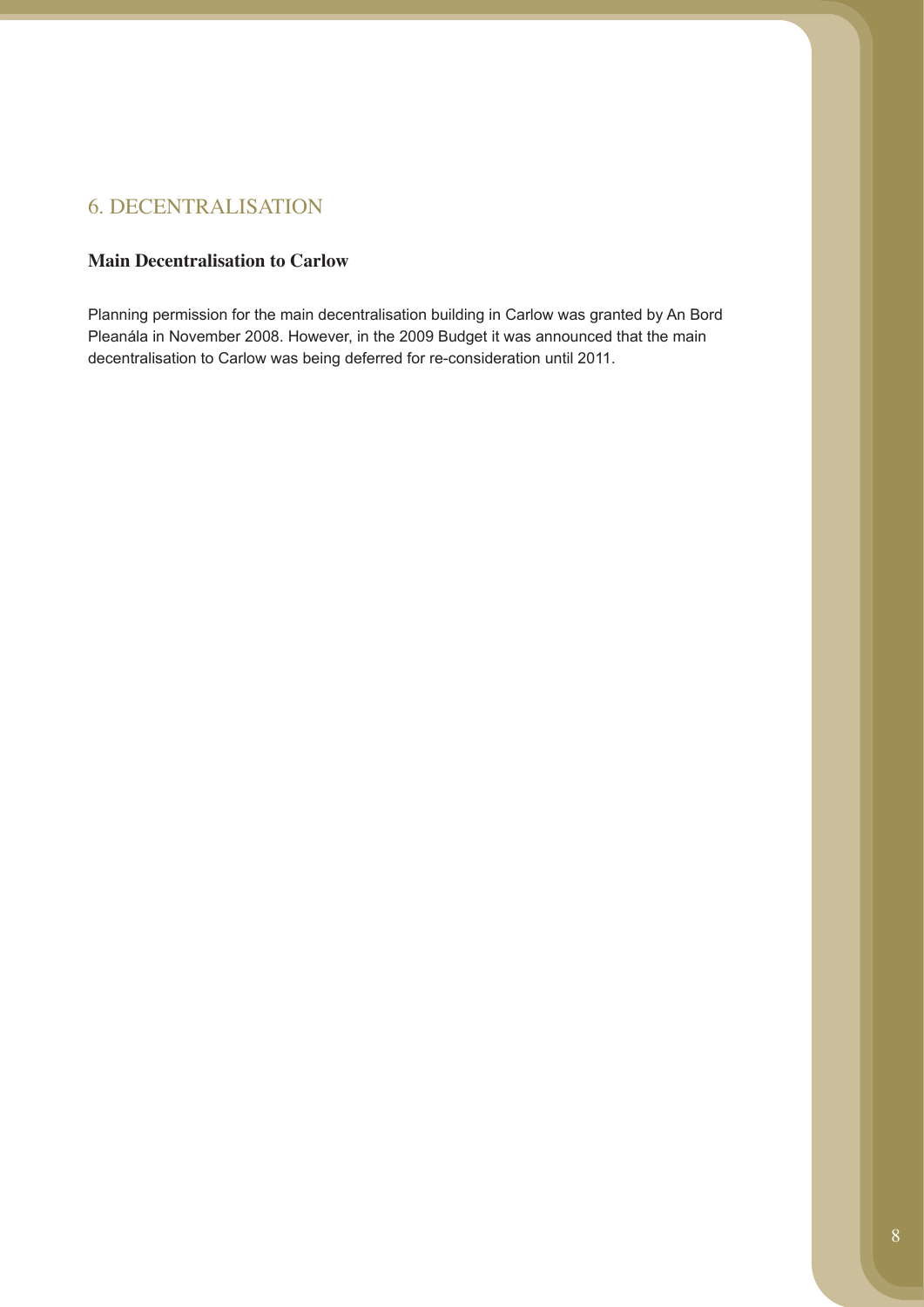# APPENDIX 1 DETAILED STATISTICS

# Make up of Register and Activity on the Register

### Make up of register of companies at end 2009

|                        | 2008    | $\%$  | 2009    | $\%$  |
|------------------------|---------|-------|---------|-------|
| <b>Private Limited</b> | 159,896 | 86.74 | 160,226 | 86.58 |
| <b>Public Limited</b>  | 1,728   | 0.94  | 1,708   | 0.92  |
| Unlimited              | 3,638   | 1.97  | 3,737   | 2.02  |
| Guarantee              | 15,285  | 8.29  | 15,562  | 8.41  |
| External               | 3,766   | 2.04  | 3,791   | 2.05  |
| <b>EEIG</b>            | 20      | -     | 20      | -     |
| Total                  | 184,306 |       | 185,044 |       |

*Note : this table excludes companies in the course of liquidation*

## Activity on the register of companies in 2009

| 2008     | 2009     | $\%$ +/- |
|----------|----------|----------|
| 14,723   | 13,321   | $-9.39$  |
|          |          |          |
| 13,468   | 12,396   | $-7.96$  |
| 117      | 133      | $+13.68$ |
| 133      | 136      | $+2.26$  |
| 1,005    | 656      | $-34.73$ |
|          |          |          |
|          |          |          |
| 685      | 787      | $+14.89$ |
| 149      | 188      | $+26.17$ |
|          |          |          |
| 11,650   | 12,513   |          |
|          |          |          |
| $+3,907$ | $+1,783$ |          |
|          |          |          |

| Total number of new companies incorporated in 2009:         | 13.321 |
|-------------------------------------------------------------|--------|
| Total number of companies dissolved during 2009:            | 12.513 |
| Total number of companies restored to the register in 2009: | 975    |
| Number of single member companies on register:              | 40.330 |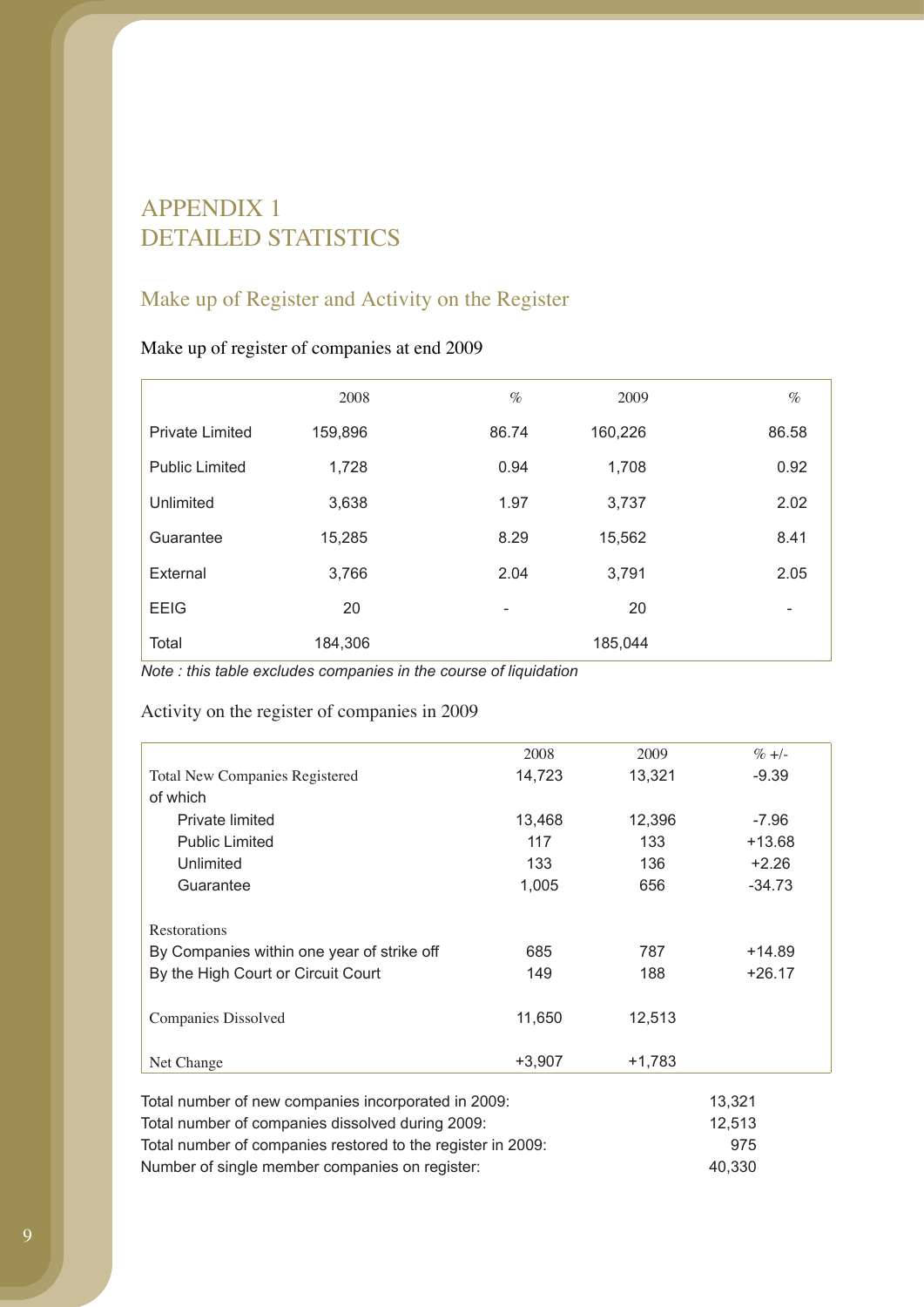## Restoration of Companies to the Register

Section 311(8) and section 311A of the Companies Act, 1963, and section 12B.(3) and section 12C of the Companies (Amendment) Act, 1982 provide for the restoration of a dissolved company to the Register of companies. A company may be restored to the Register by application to the:

- High Court before twenty years have elapsed from the date of dissolution;
- Circuit Court before twenty years have elapsed from the date of dissolution, where the applicant is a creditor;
- Registrar of Companies before twelve months have elapsed from the date of dissolution, where the application is made by or on behalf of the company.

| Year | Companies Restored to the Register | Companies on the Register | $\%$ |
|------|------------------------------------|---------------------------|------|
| 2004 | 729                                | 157,502                   | 0.5  |
| 2005 | 673                                | 160,707                   | 0.4  |
| 2006 | 954                                | 170,719                   | 0.6  |
| 2007 | 805                                | 180,891                   | 0.4  |
| 2008 | 834                                | 184,306                   | 0.5  |
| 2009 | 975                                | 185,052                   | 0.5  |

## External Register

Companies on external register at 31 December 2009:

|                            | 2008  | 2009  |
|----------------------------|-------|-------|
| Branches (EU)              | 1,345 | 1,400 |
| Branches (Non-EU)          | 329   | 339   |
| Place of business          | 2,088 | 2,048 |
| Total on external register | 3,762 | 3,787 |

### Changes of Company Name

During 2009 a total of 1,926 company changes of name were approved. This figure includes companies which were directed to change name under Section 23 (2) of the Companies Act 1963. In 2008 there were 2,069 changes in company name and 2,310 in 2007.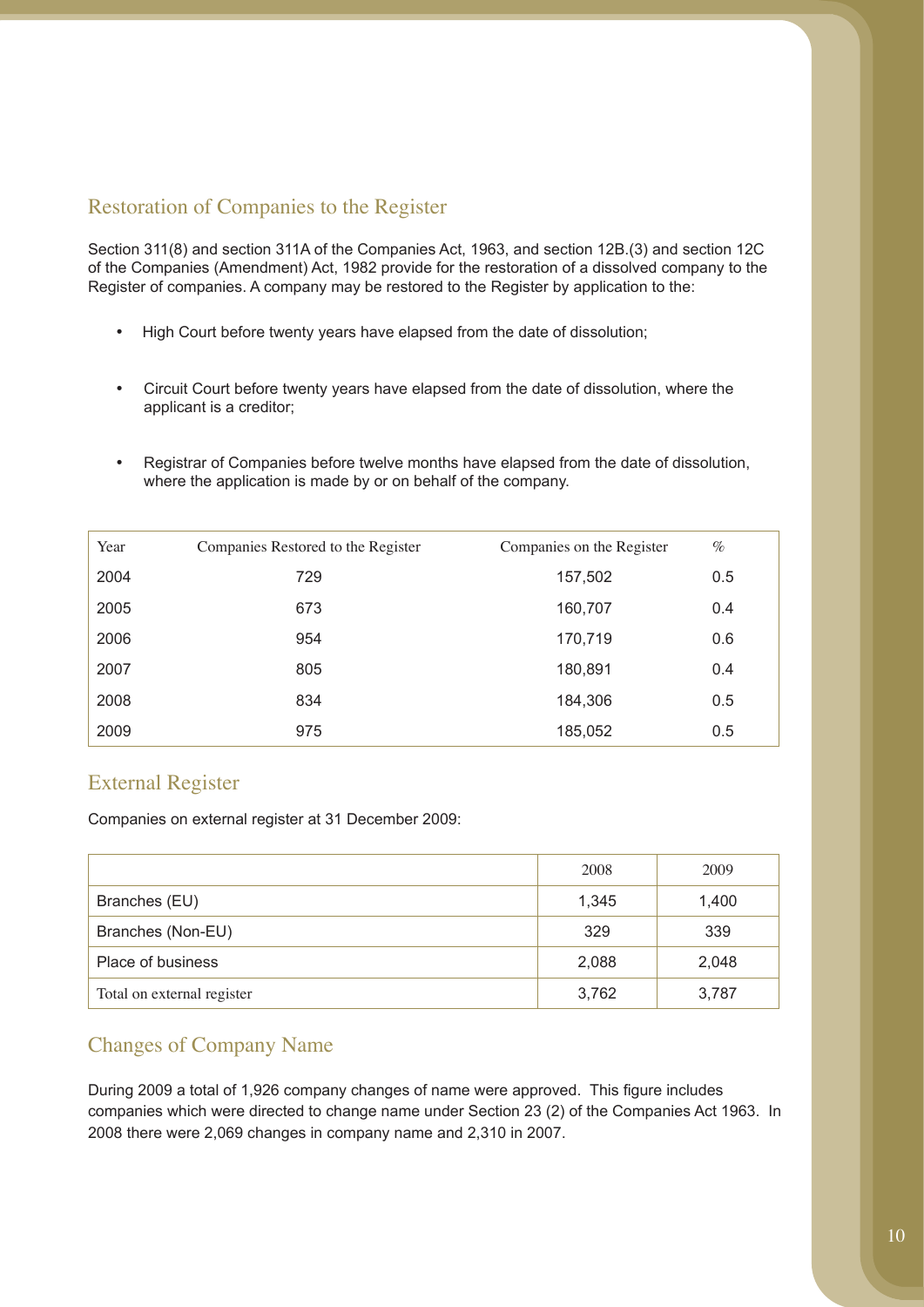### Permission To Omit "Limited"

In 2009 the following associations/companies were granted permission to omit "Limited" from their names:

AN SMAOINEAMH MÓR ANIMAL HEALTH IRELAND INITIATIVE ANIOMA UNION, IRELAND ASSOCIATION OF OGUN STATE INDIGENES IN IRELAND BELONG TO YOUTH SERVICES BLUE TEAPOT THEATRE COMPANY CATHOLIC GRANDPARENTS ASSOCIATION CHAMPLAIN COLLEGE DUBLIN CHARISMATIC RENEWAL SERVICES CIÚNAS CENTRE FOR COMPLEMENTARY CARE COIMIRCE COMMUNITY OF NAZARETH DEPAUL IRELAND DODDER VALLEY PARTNERSHIP DUBLIN CITY CENTRE CITIZENS INFORMATION SERVICE DUBLIN NORTH WEST CITIZENS INFORMATION SERVICE EMCC COACHING IRELAND EUCORNEA-EUROPEAN SOCIETY OF CORNEA AND OCULAR SURFACE DISEASE SPECIALISTS EUROPEAN BUDDHIST-HANMI ASSOCIATION FRIENDS OF THE INSTITUTE OF CHRIST THE KING SOVERIGN PRIEST GLOBAL HOUSING FOUNDATION GORMANSTON COLLEGE SCHOOL TRUST HAEMATOLOGY ASSOCIATION OF IRELAND HOLY CHILD KILLINEY SCHOOL TRUST IRELAND FOR EUROPE AND THE TREATY IRISH VACCINE INJURY SUPPORT K.W.C.D.T. PARTNERSHIP KNOCKINGALL ORGANISATION COMMUNITY CENTRE LOVE IRISH FOOD MARY OF THE ROSES OPTOMETRY GIVING SIGHT PAMODZI PRESENTATION BROTHERS SCHOOLS TRUST RUSSIAN IRISH CULTURAL FOUNDATION SAOIRSE CHURCH DUBLIN SO EUROPE EURASIA FOUNDATION SOUTH DUBLIN ARTS CENTRE COMPANY SPIRITUALIST UNION OF IRELAND ST PATRICK'S COLLEGE FOUNDATION ST STEPHEN'S GREEN TRUST ST. CLARE'S PRE-SCHOOL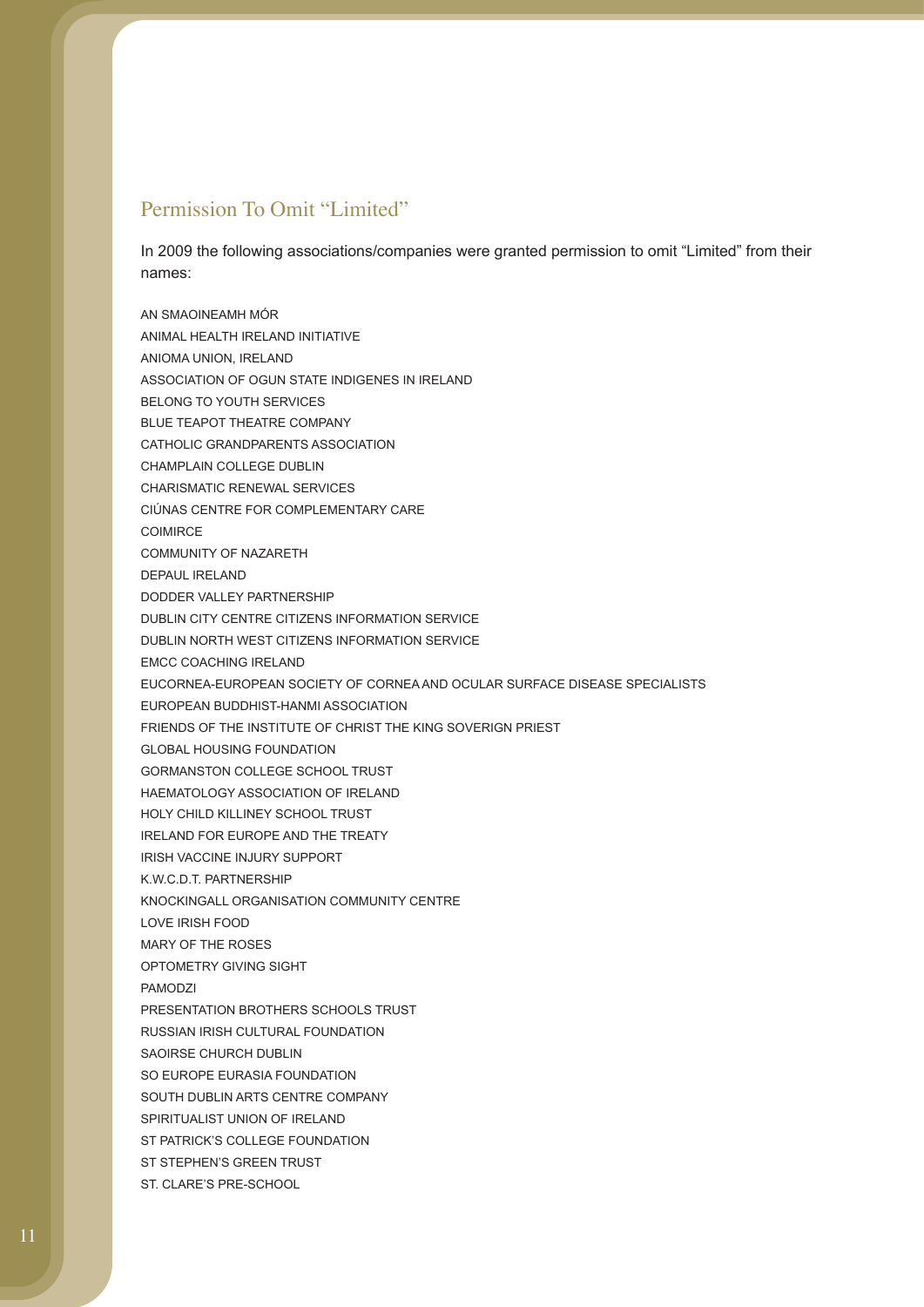#### *Permission to omit Limited continued*

SUAIMHNEAS CHAOIMHIN TERESIAN ASSOCIATION IRELAND THE DUBLIN NEUROLOGICAL INSTITUTE THE FREEING GROWTH FOUNDATION THE KYLEMORE TRUST THE LIBERMANN TRUST THE LORD'S TAVERNERS IRELAND THE MAKE BELIEVERS THE NEUROSCIENCE NURSES ASSOCIATION OF IRELAND THE NEW EVANGELISATION TRUST THE TONY RYAN TRUST VOICE OF TRUTH ASSEMBLY WEST CLARE MINI MARATHON CANCER FUND WORD INTERNATIONAL MINISTRIES, IRELAND WORLD OUTREACH CHRISTIAN CENTRE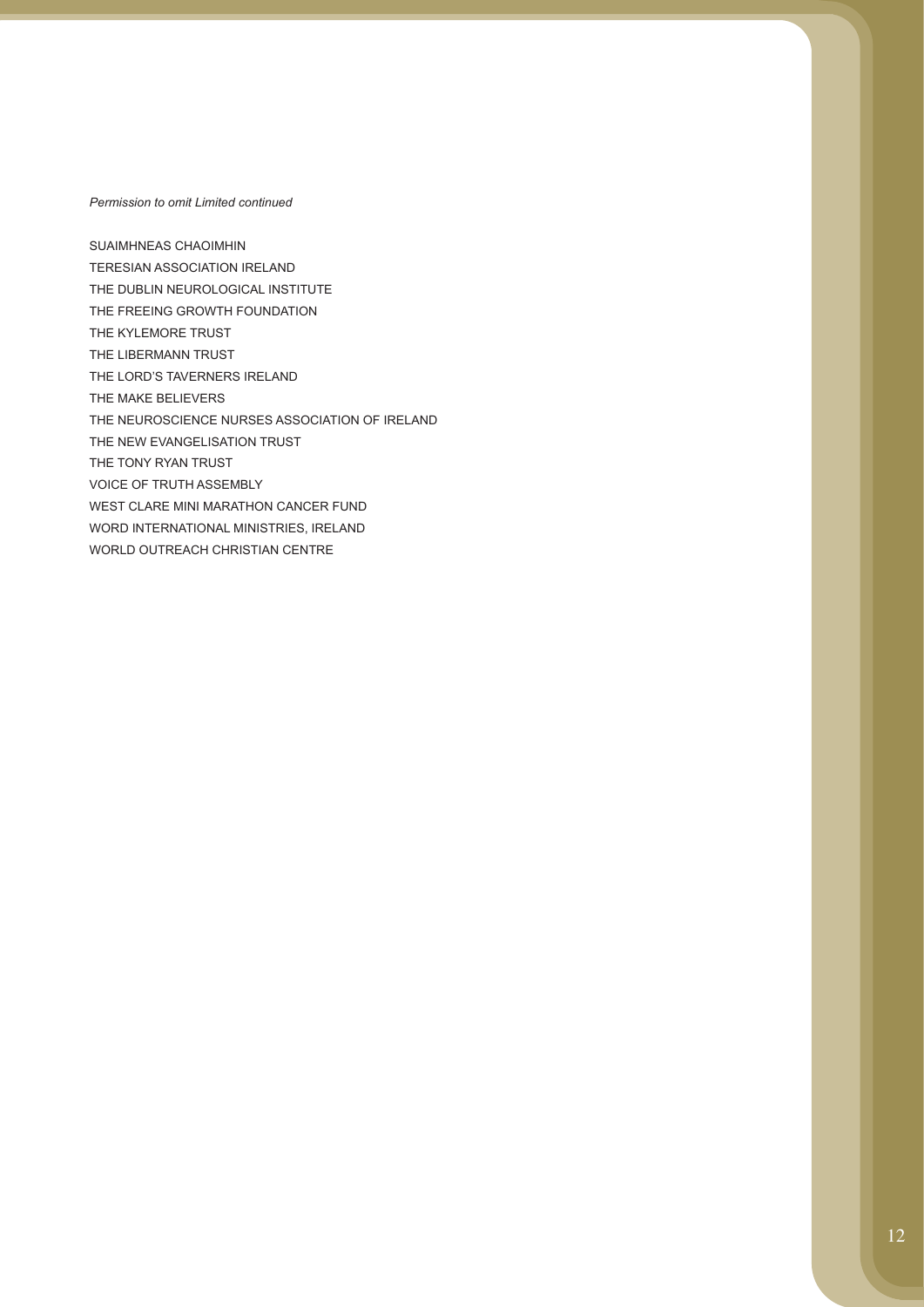# Enforcement Activities for 2009

### Strike Off Process

| Companies dissolved (struck off for failure to file returns)                              | 5,729 |
|-------------------------------------------------------------------------------------------|-------|
| Companies dissolved under Section 882 of Consolidated Finance Acts (Revenue<br>Strikeoff) | 142   |
| Companies dissolved (voluntary strikeoff)                                                 | 5.428 |

# Company Prosecutions

| Number of companies prosecuted | 4      |
|--------------------------------|--------|
| Number of companies convicted  | 4      |
| Total amount of fines imposed  | €6,712 |
| Average fine imposed           | €1,678 |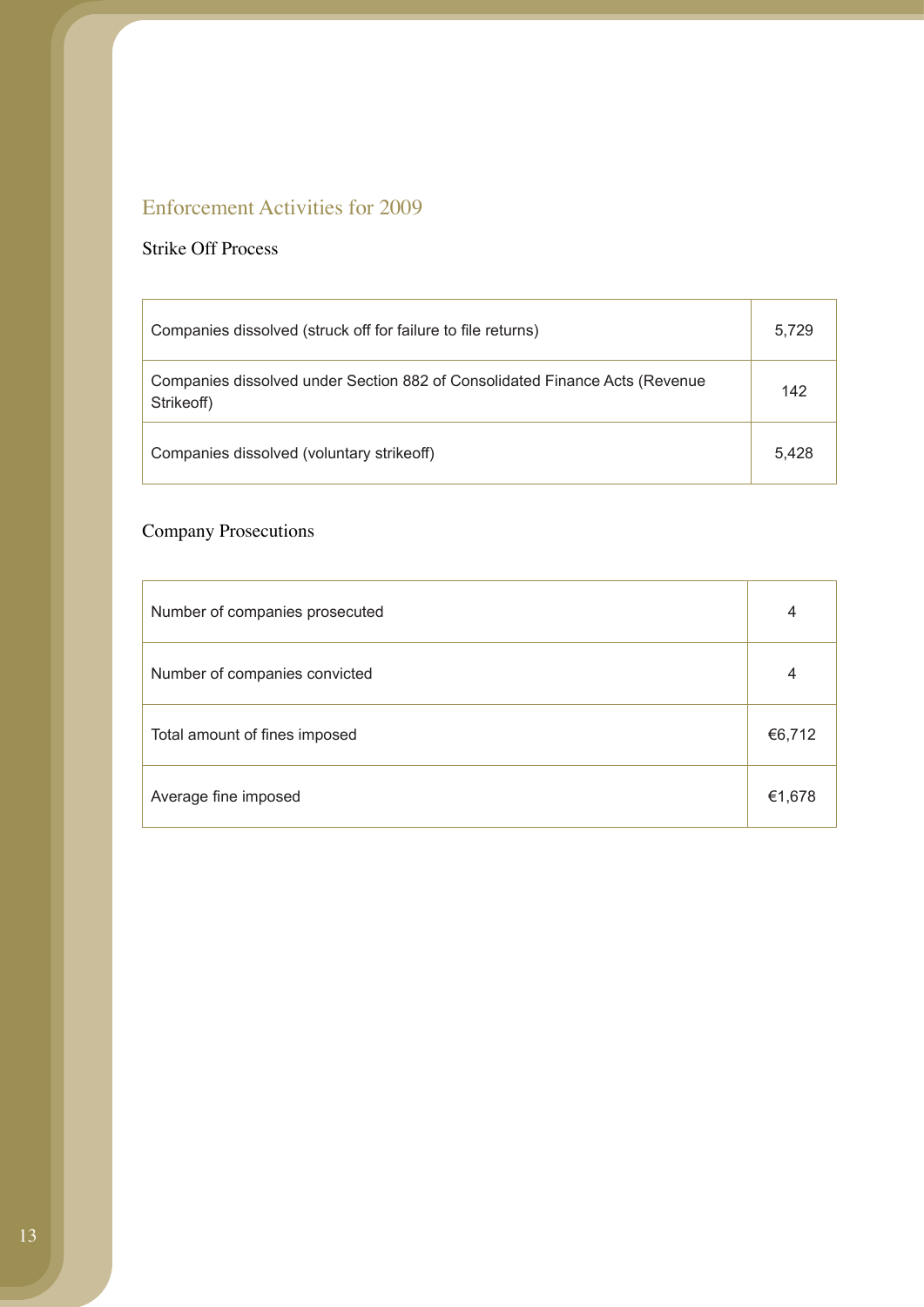## Solvency

### Examinership notifications received

|                                                              | 2007 | 2008 | 2009 |
|--------------------------------------------------------------|------|------|------|
| Application to the court for the appointment of an examiner: | 22   | 58   | 113  |
| Court order appointing an examiner :                         | 19   | 49   | 84   |
| Court order appointing interim examiner :                    | 10   | 30   | 62   |
| Court order confirming scheme of arrangements :              | 5    | 20   | 31   |
| Court order amending scheme of arrangements :                | 1    | 3    |      |
| Court order ceasing protection from the court:               | 1    | 3    | 6    |
| Examinerships in force at year end :                         | 9    | 6    | 25   |

### Examinership

Eighty four companies went into examinership in 2009. By year end, forty four had returned to normal status, seven had entered court liquidation, eight had entered receivership and twenty five companies were in examinership at the end of 2009.

### Receiverships

|                                                              | 2008 | 2009 |
|--------------------------------------------------------------|------|------|
| Number of companies in receivership at year end              | 259  | 427  |
| Number of companies which went into receivership during year | 59   | 205  |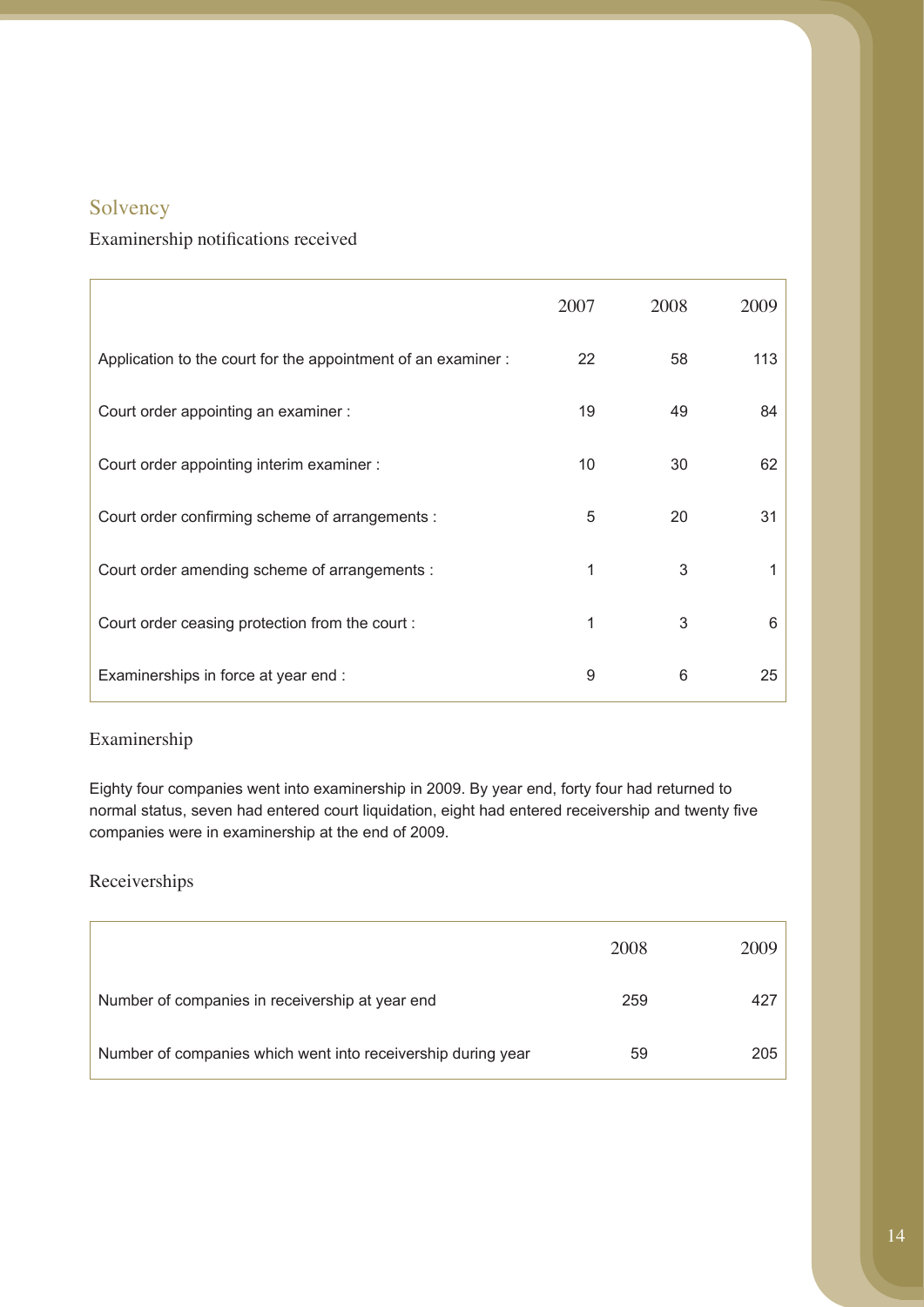# Liquidations by type notified to CRO

|                            | 2008  | 2009  |
|----------------------------|-------|-------|
| <b>Members Voluntary</b>   | 1,051 | 1,158 |
| <b>Creditors Voluntary</b> | 530   | 1,124 |
| <b>Court Liquidations</b>  | 83    | 121   |
| Total                      | 1,664 | 2,403 |

# Companies in liquidation

| Year | Number in course of liquidation |
|------|---------------------------------|
| 2000 | 5,206                           |
| 2001 | 4,506                           |
| 2002 | 4,100                           |
| 2003 | 3,989                           |
| 2004 | 3,929                           |
| 2005 | 3,746                           |
| 2006 | 4,026                           |
| 2007 | 4,294                           |
| 2008 | 4,568                           |
| 2009 | 5,661                           |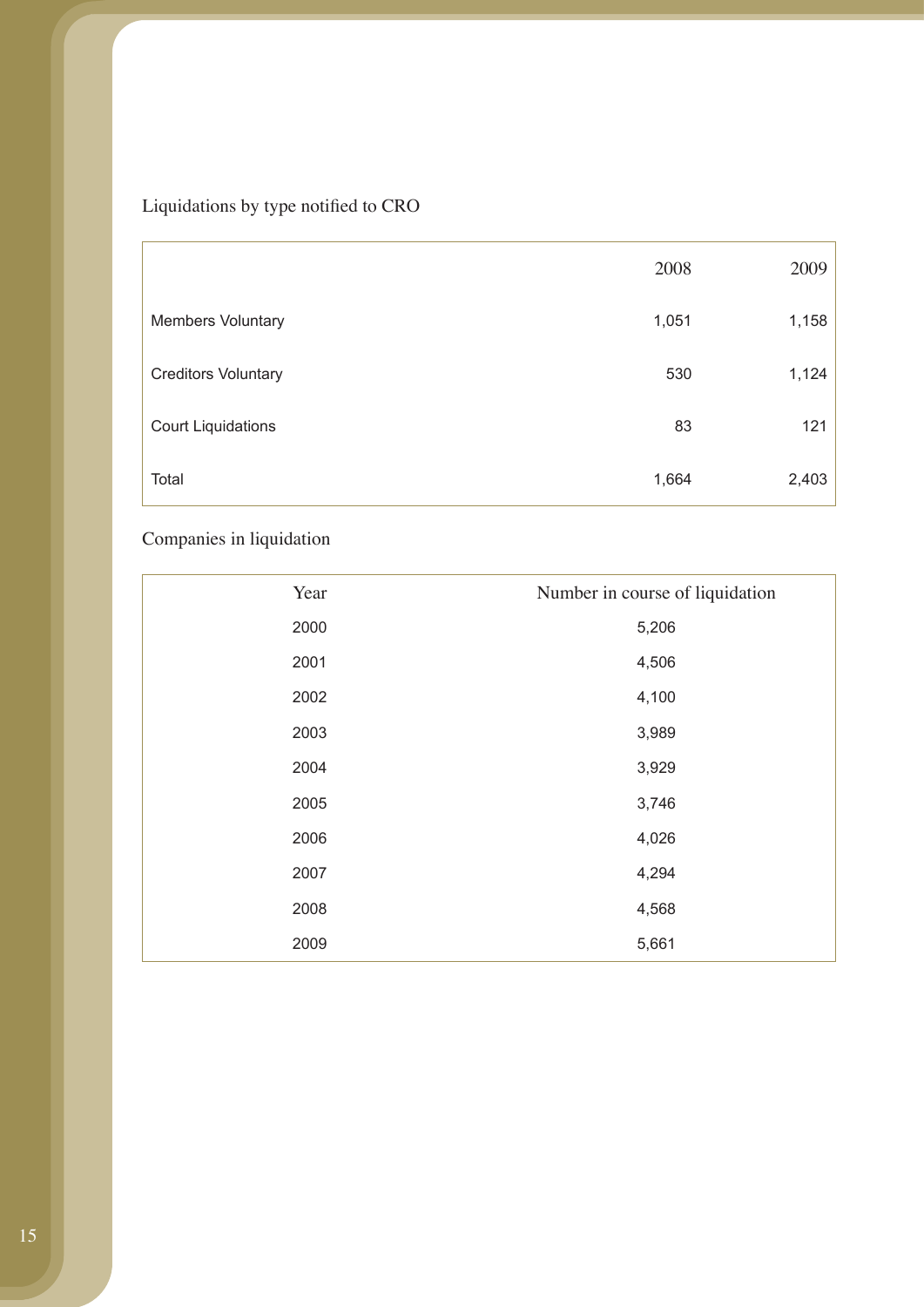# Notifications That Proper Books Were Not Kept

In accordance with the provisions of section 194 of the Companies Act 1990, the Registrar received notices in respect of the following companies during 2009 :

| Company Name                                     | Company Number |
|--------------------------------------------------|----------------|
| BERTRAM COURT MANAGEMENT LIMITED                 | 201432         |
| CASTLE KNIGHT PROPERTIES LIMITED                 | 253783         |
| <b>DAVALOS ENTERPRISES LIMITED</b>               | 263454         |
| <b>DHAKA RESTAURANT LIMITED</b>                  | 362029         |
| EUROBESTHOSTING LIMITED                          | 396185         |
| FOREVER YOUNG PRODUCTS LIMITED                   | 373595         |
| <b>GERARD CAREW LIMITED</b>                      | 394443         |
| H.B.A. LIMITED                                   | 247260         |
| INTERNATIONAL JUDO FEDERATION                    | 287573         |
| <b>IRISH DRESDEN LIMITED</b>                     | 58495          |
| JOHN CONNEELY SPIDDAL LIMITED                    | 293992         |
| KINCI KATERING LIMITED                           | 336284         |
| M. GRAY DEVELOPMENTS LIMITED                     | 363325         |
| MANDARIN HEALTHCARE (IRELAND) LIMITED            | 430396         |
| MICHAEL MC LOUGHLIN (PHARMACY) LIMITED           | 110906         |
| <b>MORAN REFUSE SERVICES LIMITED</b>             | 210035         |
| PARENTS FOR JUSTICE LIMITED                      | 365708         |
| PARKDEEN LIMITED                                 | 288589         |
| PASSAGE UNITED SPORTS AND SOCIAL CLUB LIMITED    | 101948         |
| POWERSCOURT CLOSE PROPERTIES LIMITED             | 279337         |
| <b>SERONA LIMITED</b>                            | 384804         |
| <b>STYLE TILE &amp; BATHROOMS LIMITED</b>        | 356600         |
| <b>SUNDRIVE PHARMACY LIMITED</b>                 | 74461          |
| <b>SWORD RISK SERVICES LIMITED</b>               | 357107         |
| TARA RETAIL (IRELAND) LIMITED                    | 392701         |
| THE WEST CORK HOLISTIC EDUCATION PROJECT LIMITED | 397431         |
| <b>TRANOS LIMITED</b>                            | 390980         |
| <b>TROJAN MEDICAL LIMITED</b>                    | 393362         |
| <b>WASHINGTON PROPERTY INVESTMENTS LIMITED</b>   | 354580         |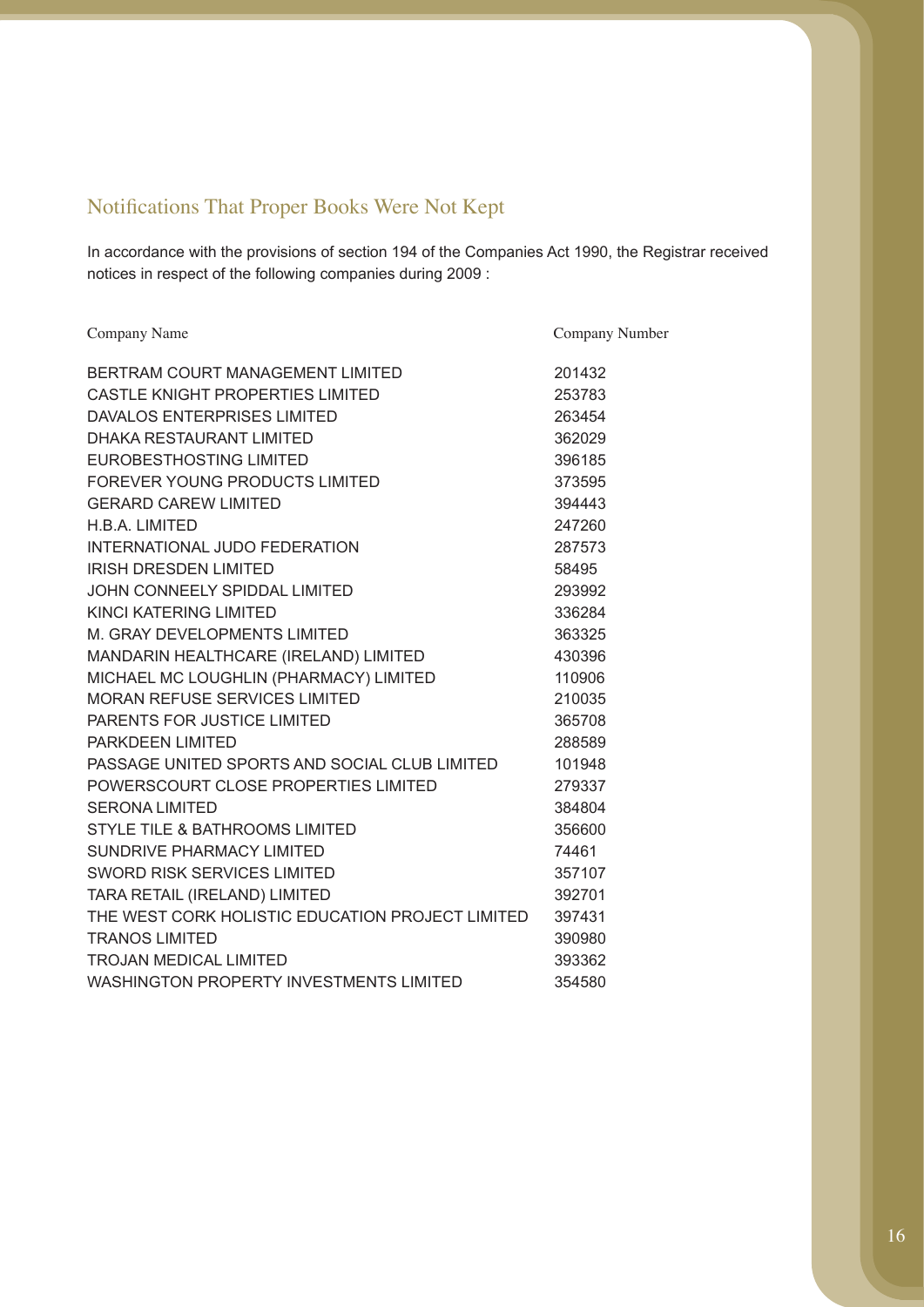### Registration of Prospectuses

#### Prospectuses

The Investment Funds, Companies and miscellaneous provisions Act 2005 and SI 324 /2005 which gave effect to the Prospectus Directive 2003/71/EC were enacted in June 2005.

All prospectuses over €2,500,000 require prior approval by IFSRA.

Only those relating to Irish registered companies may then be presented to the CRO for registration.

**Local offers** defined as such by being less than €2,500,000 whether for Irish or foreign registered companies should be presented to the CRO for registration.

New forms B18 & B18A have been created with ease of registration a priority.

Domestic Prospectuses over €2,500,000

174 companies registered in the state submitted prospectuses during the year. Prospectuses were registered by the following companies:

ABSALON CREDIT FUND PUBLIC LIMITED COMPANY ACROPOLIS SECURITIES LIMITED AIB MORTGAGE BANK ALLIED IRISH BANKS PUBLIC LIMITED COMPANY ALTRUS CAPITAL PUBLIC LIMITED COMPANY AMARILLO ABSOLUTE RETURN FUND PUBLIC LIMITED COMPANY AMETHYST STRUCTURED FINANCE PUBLIC LIMITED COMPANY AMICITIA FINANCE LIMITED AMINEX PUBLIC LIMITED COMPANY ANGLO IRISH BANK CORPORATION LIMITED ANGLO IRISH MORTGAGE BANK APHEX CAPITAL PUBLIC LIMITED COMPANY ARCADE FINANCE PUBLIC LIMITED COMPANY ARGON CAPITAL PUBLIC LIMITED COMPANY ARMOIN RESIDENTIAL SECURITIES LIMITED ASSET-BACKED SECURITIES (IRELAND) LIMITED ATLAS V CAPITAL LIMITED ATLAS VI CAPITAL LIMITED AVOCA CREDIT OPPORTUNITIES PUBLIC LIMITED COMPANY AXIAL ENHANCED FLOATING RATE OPPORTUNITIES LIMITED BABSON CAPITAL EUROPEAN SENIOR LOANS LIMITED BANESTO FINANCIAL PRODUCTS PUBLIC LIMITED COMPANY BEECHWOOD STRUCTURED FINANCE PUBLIC LIMITED COMPANY BGE FINANCE PUBLIC LIMITED COMPANY BISHOPSGATE ASSET FINANCE IRELAND LIMITED BLACKROCK CREDIT INVESTORS II LIMITED BOADILLA PROJECT FINANCE CLO (2009 - 1) LIMITED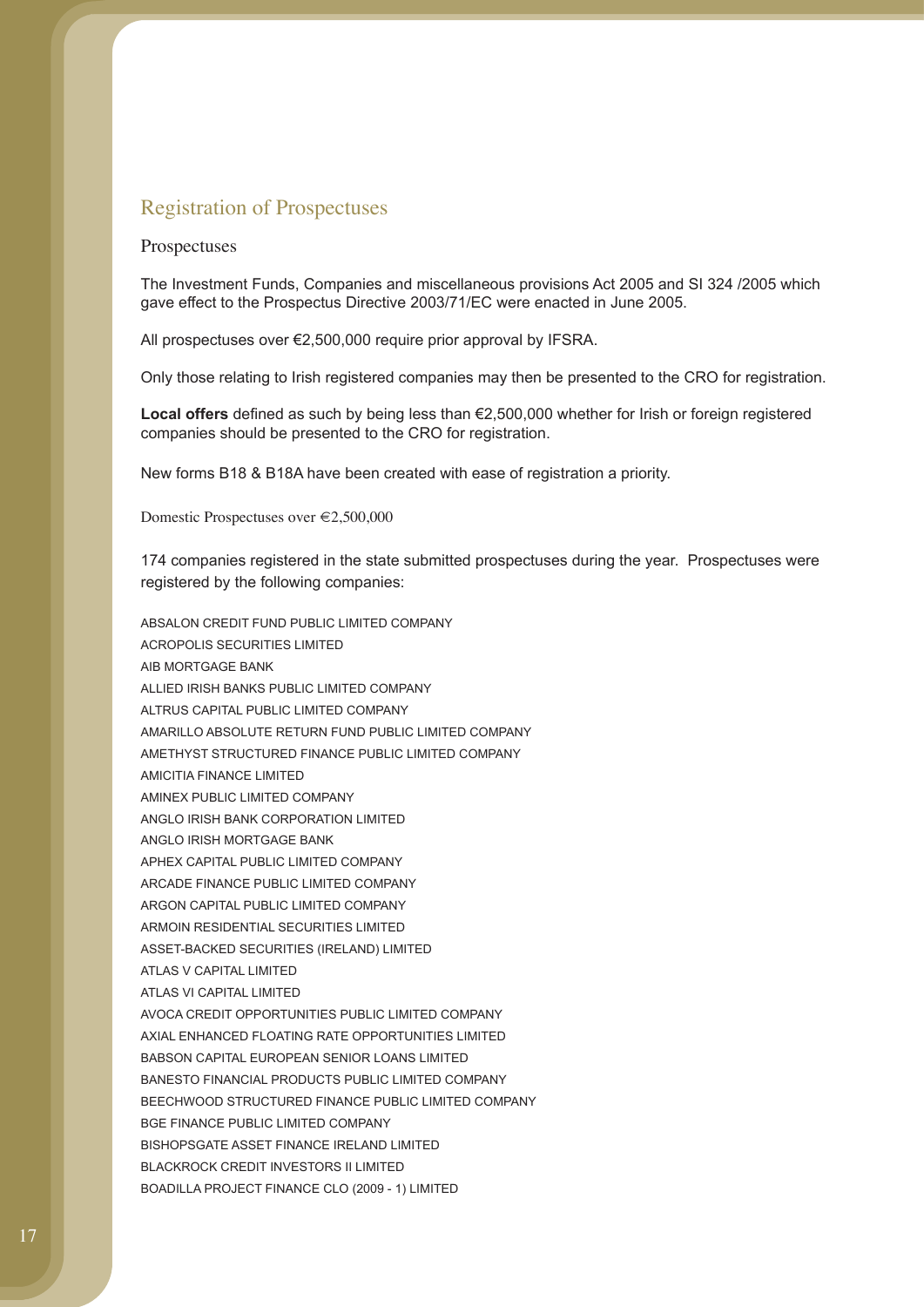BOCAGE MORTGAGES NO. 1 LIMITED

BROOKFIELDS CAPITAL PUBLIC LIMITED COMPANY

- CARADOR PUBLIC LIMITED COMPANY CASTLE ALTERNATIVE INVEST (INTERNATIONAL) PUBLIC LIMITED COMPANY CASTLE PRIVATE EQUITY (INTERNATIONAL) PUBLIC LIMITED COMPANY CAVENDISH OPPORTUNITY INVESTMENTS LIMITED CEDO PUBLIC LIMITED COMPANY CELTIC RESIDENTIAL IRISH MORTGAGE SECURITISATION NO. 15 LIMITED CENTOCOR BIOLOGICS (IRELAND) CERT CDO I LIMITED CLOGHER SECURITIES LIMITED CLOVERIE PUBLIC LIMITED COMPANY COLLIGO FUNDING LIMITED CORDUSIO SME 2008-1 LIMITED CORIOLANUS LIMITED CORSAIR FINANCE (IRELAND) LIMITED CORSAIR FINANCE (IRELAND) NO. 4 LIMITED CORSAIR FINANCE (IRELAND) NO. 6 LIMITED CORSAIR FINANCE (IRELAND) NO.2 LIMITED CORSAIR FINANCE (IRELAND) NO.9 LIMITED CREDIT-LINKED ENHANCED ASSET REPACKAGINGS (C.L.E.A.R.) PUBLIC LIMITED COMPANY CRH GROUP FUNDING LIMITED CRH PUBLIC LIMITED COMPANY CROWN ASIA-PACIFIC PRIVATE EQUITY PUBLIC LIMITED COMPANY CROWN CASH MANAGEMENT PUBLIC LIMITED COMPANY CROWN DISTRESSED CREDIT OPPORTUNITIES PUBLIC LIMITED COMPANY CROWN EUROPE MIDDLE MARKET II PUBLIC LIMITED COMPANY CROWN EUROPEAN BUYOUT OPPORTUNITIES II PUBLIC LIMITED COMPANY CROWN EUROPEAN PRIVATE EQUITY PUBLIC LIMITED COMPANY CROWN GLOBAL SECONDARIES PUBLIC LIMITED COMPANY CROWN GLOBAL SECONDARIES II PUBLIC LIMITED COMPANY CROWN PRIVATE EQUITY PUBLIC LIMITED COMPANY CUSTOM MARKETS SECURITIES PUBLIC LIMITED COMPANY D-STAR FINANCE PUBLIC LIMITED COMPANY DEPFA ACS BANK EBS MORTGAGE FINANCE EIRLES ONE LIMITED EIRLES THREE LIMITED EIRLES TWO LIMITED ELAN CORPORATION PUBLIC LIMITED COMPANY ELAN FINANCE PUBLIC LIMITED COMPANY EPERON FINANCE PUBLIC LIMITED COMPANY ESPACCIO SECURITIES PUBLIC LIMITED COMPANY
- ESPIRITO SANTO INVESTMENT PUBLIC LIMITED COMPANY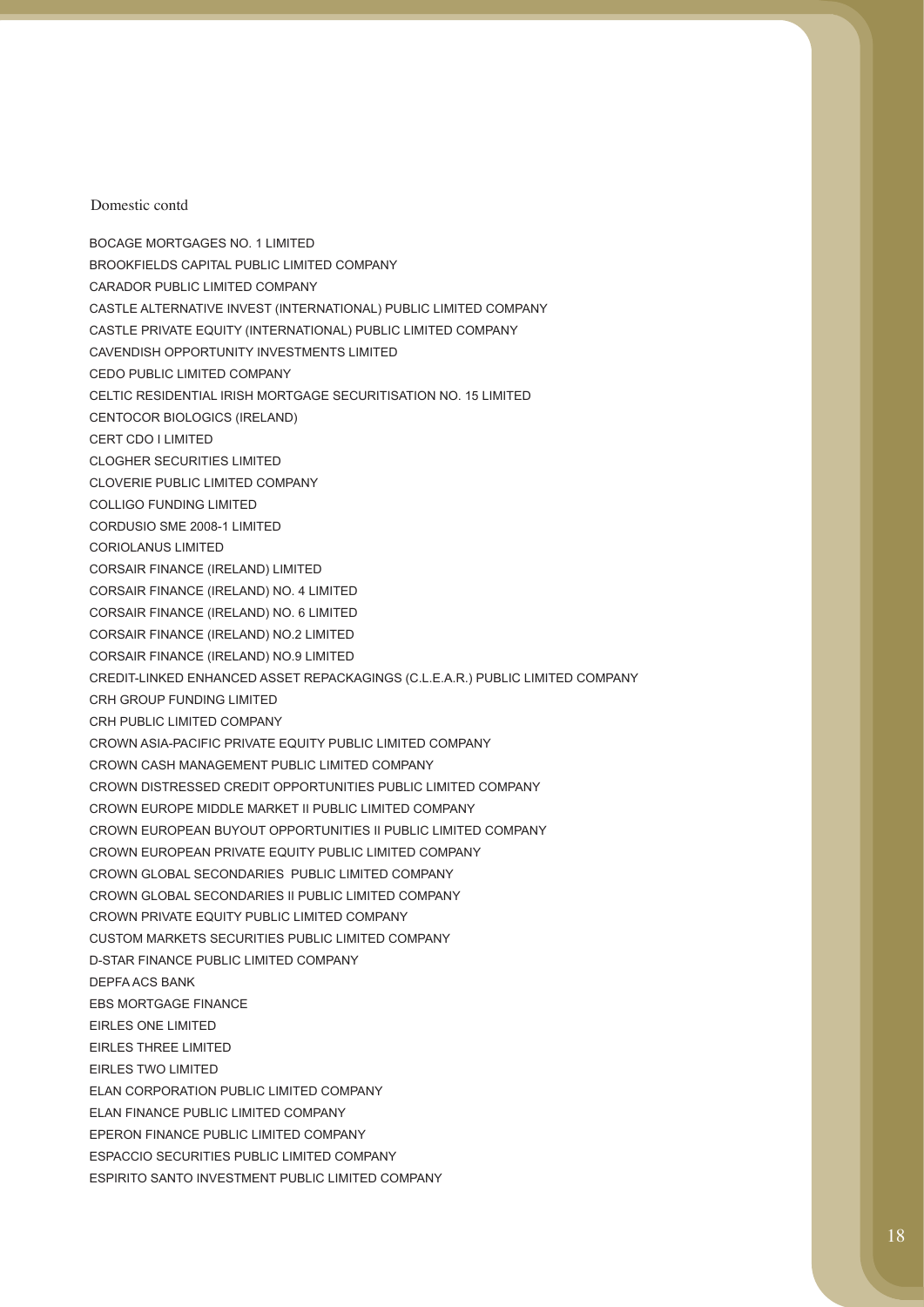EUROPEAN COLLATERALISED LEASE ASSET TRANSACTION 2 LIMITED EUROPEAN COLLATERALISED LEASE ASSET TRANSACTION LIMITED EUROPEAN LOAN CREDIT FUND I LIMITED FAIRPORT CAPITAL INVESTMENTS PUBLIC LIMITED COMPANY FASTNET SECURITIES 7 LIMITED FCOF EUROPE UB SECURITIES LIMITED FCOF EUROPE UST LIMITED FINIS MORTGAGES 2008 LIMITED FOXTROT FUNDING I LIMITED FUNDUS MORTGAGES 2008 LIMITED GALAXY CAPITAL PUBLIC LIMITED COMPANY GALENA CDO II (IRELAND) PUBLIC LIMITED COMPANY GAUDIUM FINANCE LIMITED GOLDMAN SACHS BANK (EUROPE) PUBLIC LIMITED COMPANY GOLDMAN SACHS FINANCIAL PRODUCTS EUROPE PUBLIC LIMITED COMPANY GOLDMAN SACHS FINANCIAL SOLUTIONS PUBLIC LIMITED COMPANY GREENSTREET STRUCTURED FINANCIAL PRODUCTS PUBLIC LIMITED COMPANY HIPOTOTTA NO.10 LIMITED IBERDROLA FINANCE IRELAND LIMITED INDEPENDENT NEWS & MEDIA PUBLIC LIMITED COMPANY IRIDIUM CAPITAL PUBLIC LIMITED COMPANY IRIS II SPV LIMITED IRIS SPV PUBLIC LIMITED COMPANY IRISH LIFE & PERMANENT GROUP HOLDINGS PUBLIC LIMITED COMPANY KALVEBOD PUBLIC LIMITED COMPANY LAGOON FINANCE LIMITED LEASETOTTA NO. 1 LIMITED LEGAL & GENERAL PROTECTED INVESTMENTS PUBLIC LIMITED COMPANY LIBRETTO CAPITAL PUBLIC LIMITED COMPANY LTR FINANCE NO. 7 LIMITED LUNAR FUNDING V PUBLIC LIMITED COMPANY MADRID CORPORATE ASSETS II LIMITED MAGELLAN MORTGAGES NO. 5 LIMITED MELEPARD CDO 1 LIMITED MOORGATE FUNDING LIMITED MORRIGAN CMBS 1 LIMITED NATINIUM FINANCIAL PRODUCTS PUBLIC LIMITED COMPANY NIMROD CAPITAL PUBLIC LIMITED COMPANY NKNK FINANCE PUBLIC LIMITED COMPANY NOVUS CAPITAL PUBLIC LIMITED COMPANY ONZE PRIVATE EQUITY PUBLIC LIMITED COMPANY OPAL FINANCIAL PRODUCTS PUBLIC LIMITED COMPANY OPES FINANCE LIMITED PALLADIUM FUNDING NO.1 LIMITED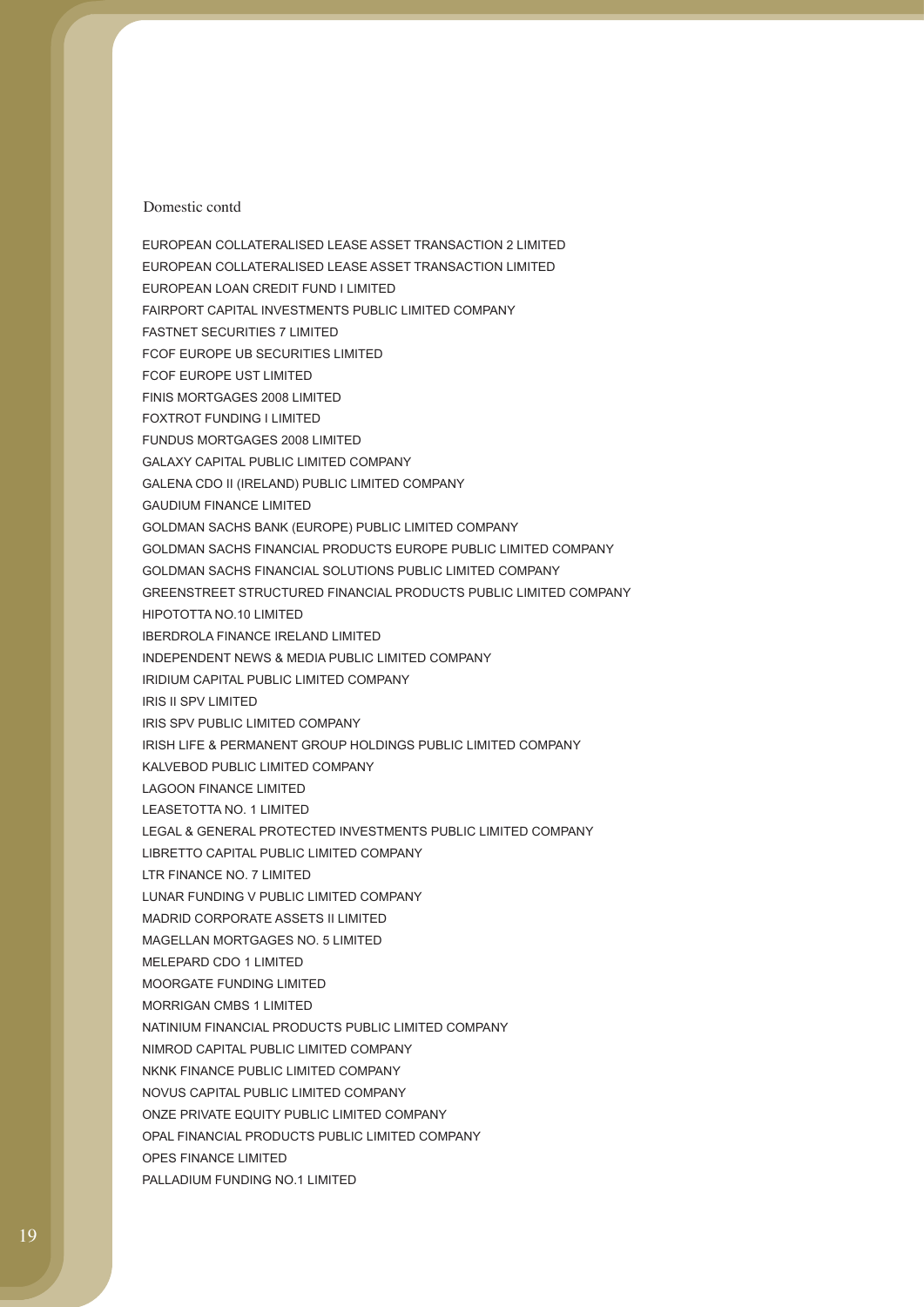PFI EUROPE PRIVATE EQUITY FUND I PUBLIC LIMITED COMPANY PHOENIX FUNDING 4 LIMITED PIRUS SECURITIES LIMITED PORT CREDIT HARBOUR PUBLIC LIMITED COMPANY PREMIUM GREEN PUBLIC LIMITED COMPANY PREMIUM PLUS PUBLIC LIMITED COMPANY PROFILE FINANCE PUBLIC LIMITED COMPANY RAYO FINANCE IRELAND (NO. 1) LIMITED RB RUSSIA FINANCE LIMITED RECOLTE SECURITIES PUBLIC LIMITED COMPANY ROPEMAKER I LIMITED ROPEMAKER II LIMITED SALUS FINANCE LIMITED SC GERMANY AUTO 2009-1 LIMITED SC GERMANY CONSUMER 09-1 LIMITED SCANNAN FINANCE LIMITED SECURED MULTI ASSET REPACKAGING TRUST PUBLIC LIMITED COMPANY SETTER CAPITAL LIMITED SETTER II CAPITAL LIMITED SIGNUM FINANCE 1 PUBLIC LIMITED COMPANY SIGNUM FINANCE II PUBLIC LIMITED COMPANY SIGNUM FINANCE III PUBLIC LIMITED COMPANY SIGNUM FINANCE V PUBLIC LIMITED COMPANY SILK FINANCE NO. 3 LIMITED SILVERSTATE FINANCIAL INVESTMENTS PUBLIC LIMITED COMPANY SIRRAH FUNDING II LIMITED SIRRAH FUNDING III LIMITED SIRRAH FUNDING IV LIMITED SOURCE COMMODITY MARKETS PUBLIC LIMITED COMPANY SOURCE PHYSICAL MARKETS PUBLIC LIMITED COMPANY STARLING FINANCE PUBLIC LIMITED COMPANY STARTS (IRELAND) PUBLIC LIMITED COMPANY STRATUS CAPITAL PUBLIC LIMITED COMPANY TALOS CAPITAL LIMITED TITANIUM CAPITAL PUBLIC LIMITED COMPANY TRANSALP 1 SECURITIES PUBLIC LIMITED COMPANY TRANSALP 2 SECURITIES PUBLIC LIMITED COMPANY TRANSALP 3 SECURITIES PUBLIC LIMITED COMPANY TROPEZ PUBLIC LIMITED COMPANY VESPUCCI STRUCTURED FINANCIAL PRODUCTS PUBLIC LIMITED COMPANY VIGADO CAPITAL PUBLIC LIMITED COMPANY VITYAZ LIMITED VITYAZ THREE LIMITED VITYAZ TWO LIMITED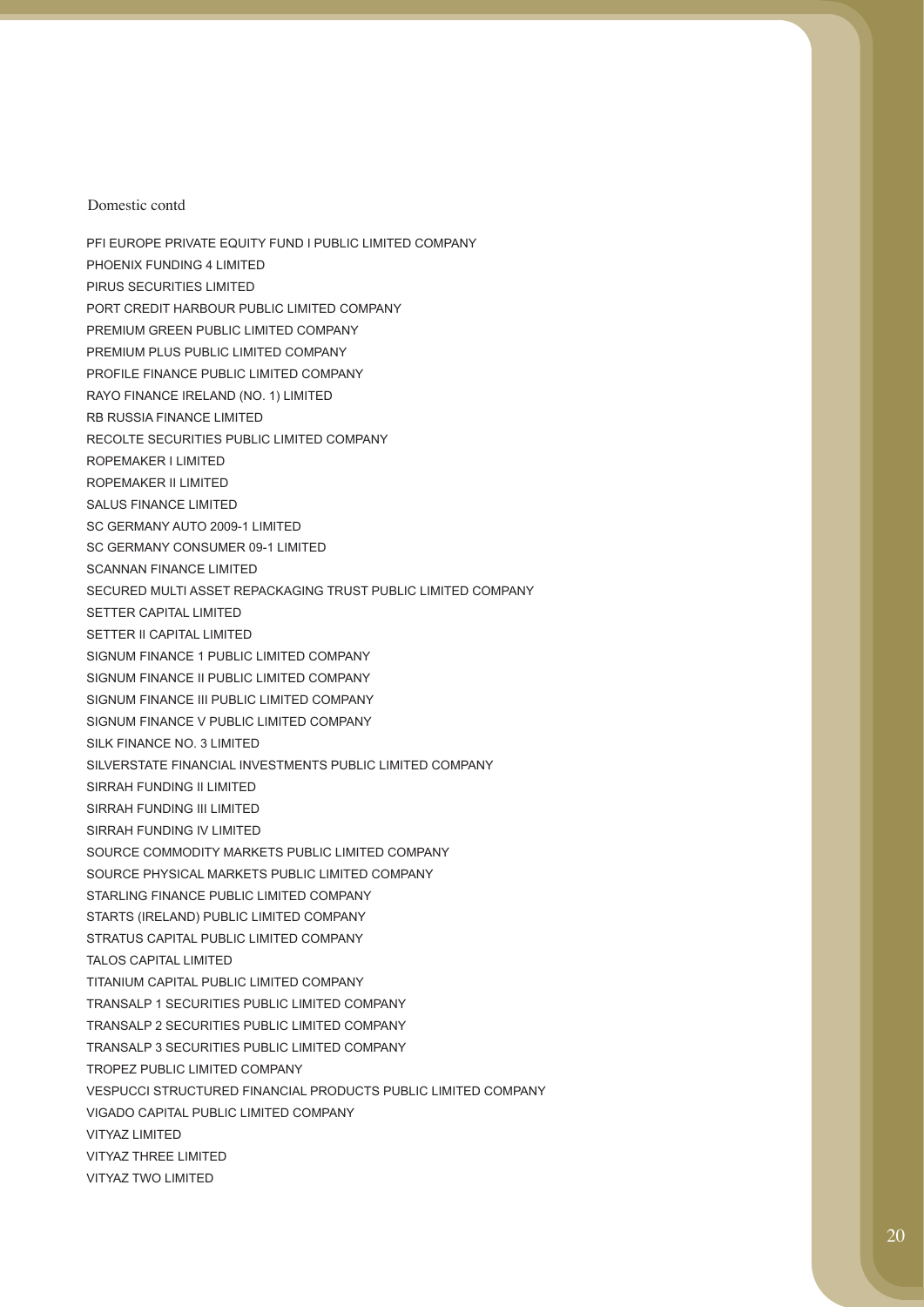VOYCE INVESTMENTS PUBLIC LIMITED COMPANY WATERFORD CAPITAL INVESTMENTS PUBLIC LIMITED COMPANY WAVES FINANCIAL INVESTMENTS PUBLIC LIMITED COMPANY WESTLB COVERED BOND BANK PUBLIC LIMITED COMPANY WICKLOW GAP LIMITED WILLOW NO.2 (IRELAND) PUBLIC LIMITED COMPANY WOLFHOUND FUNDING 2 LIMITED XELO II PUBLIC LIMITED COMPANY XELO III PUBLIC LIMITED COMPANY XELO IV PUBLIC LIMITED COMPANY XELO PUBLIC LIMITED COMPANY XELO V PUBLIC LIMITED COMPANY XELO VI LIMITED XELO VII LIMITED XENON CAPITAL PUBLIC LIMITED COMPANY

### **Local Offerings – Domestic**

ABBOTT LABORATORIES, IRELAND, LIMITED ABBOTT MATURE PRODUCTS MANAGEMENT LIMITED ABBOTT NUTRITION LIMITED CANADA LIFE GROUP SERVICES LIMITED COLLINS STEWART ISTC PUBLIC LIMITED COMPANY DUNMURRY SPRINGS GOLF CLUB PUBLIC LIMITED COMPANY FASTNET LINE LIMITED GE CAPITAL WOODCHESTER LIMITED JANSSEN PHARMACEUTICAL MCAFEE IRELAND LIMITED MCGHAN LIMITED PROJECT MANAGEMENT HOLDINGS LIMITED THE CONCENTRATE MANUFACTURING COMPANY OF IRELAND THE EIGHTH FORESTRY GROWTH PLAN PUBLIC LIMITED COMPANY THE SEVENTH FORESTRY GROWTH PLAN PUBLIC LIMITED COMPANY UNITED DRUG PUBLIC LIMITED COMPANY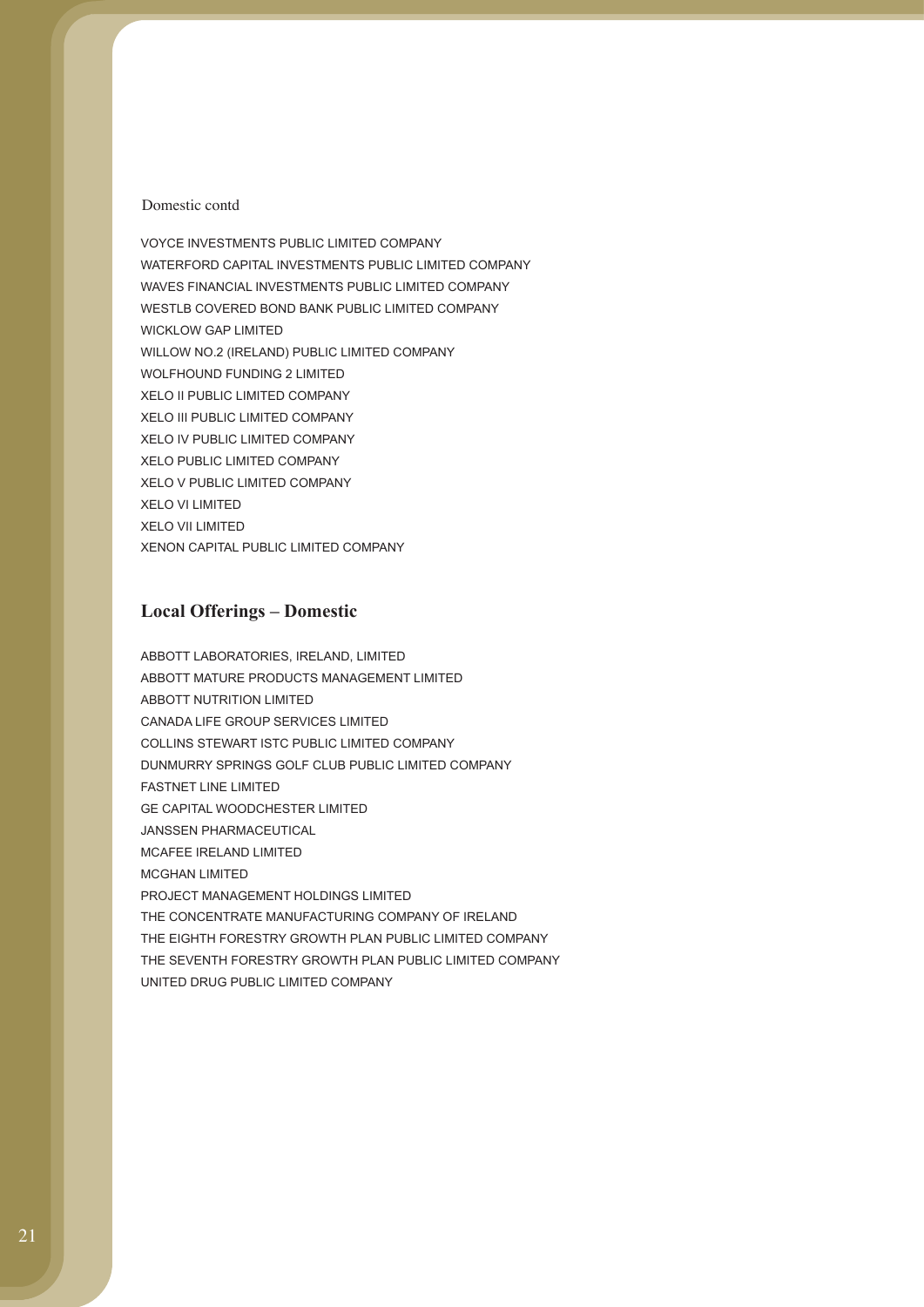### Purchase of Own Shares

During 2009, the Registrar received 314 notifications to purchase their own shares from the following 257 companies:

A. REDDY & COMPANY LIMITED ABACUS SYSTEMS & NETWORKS LIMITED ABBEY FARM EQUIPMENT LIMITED ACCENTURE PUBLIC LIMITED COMPANY ACT VENTURE CAPITAL LIMITED ADVANCED ROOFING LIMITED AGC INSTRUMENTS LIMITED ALDERWOOD PROPERTIES LIMITED AMLETHEKA LIMITED ANDERCO SAFETY (IRELAND) LIMITED ARGENTO CONTEMPORARY JEWELLERY LIMITED ARKLOW SHIPPING ARKZEN LIMITED ATFAR CONSTRUCTION LIMITED ATLANTIC CARAVAN PARK ENNISCRONE LIMITED AUTOCAL IRELAND LIMITED AVOCA CAPITAL AVOCA CAPITAL HOLDINGS B S M IRELAND LIMITED B.C.D. CIVIL ENGINEERING LIMITED BARRYS PHARMACY LIMITED BIOLAB SERVICES LIMITED BONAVOX LIMITED BRADLEY MOTOR WORKS LIMITED BRENNAN & SONS ENGINEERING LIMITED C & M ENTERTAINMENT LIMITED CANTEC (NORTHWEST) LIMITED CAPEVIEW LIMITED CAR-L-PARTS LIMITED CAST FIREPLACE AND TILE COMPANY LIMITED CATERSTEEL LIMITED CAYLEY INVESTMENT COMPANY. CEDARWOOD FURNITURE MANUFACTURING LIMITED CHARLES GALLAGHER LIMITED CHARLES PATRICK LIMITED CHARTVIEW INVESTMENTS LIMITED CHL CONSULTING COMPANY LIMITED CHURCHFIELD LAWNS CONSTRUCTION LIMITED CITY PRINT LIMITED COLOURS LIMITED COMPASS IRELAND INDEPENDENT BOOKSALES LIMITED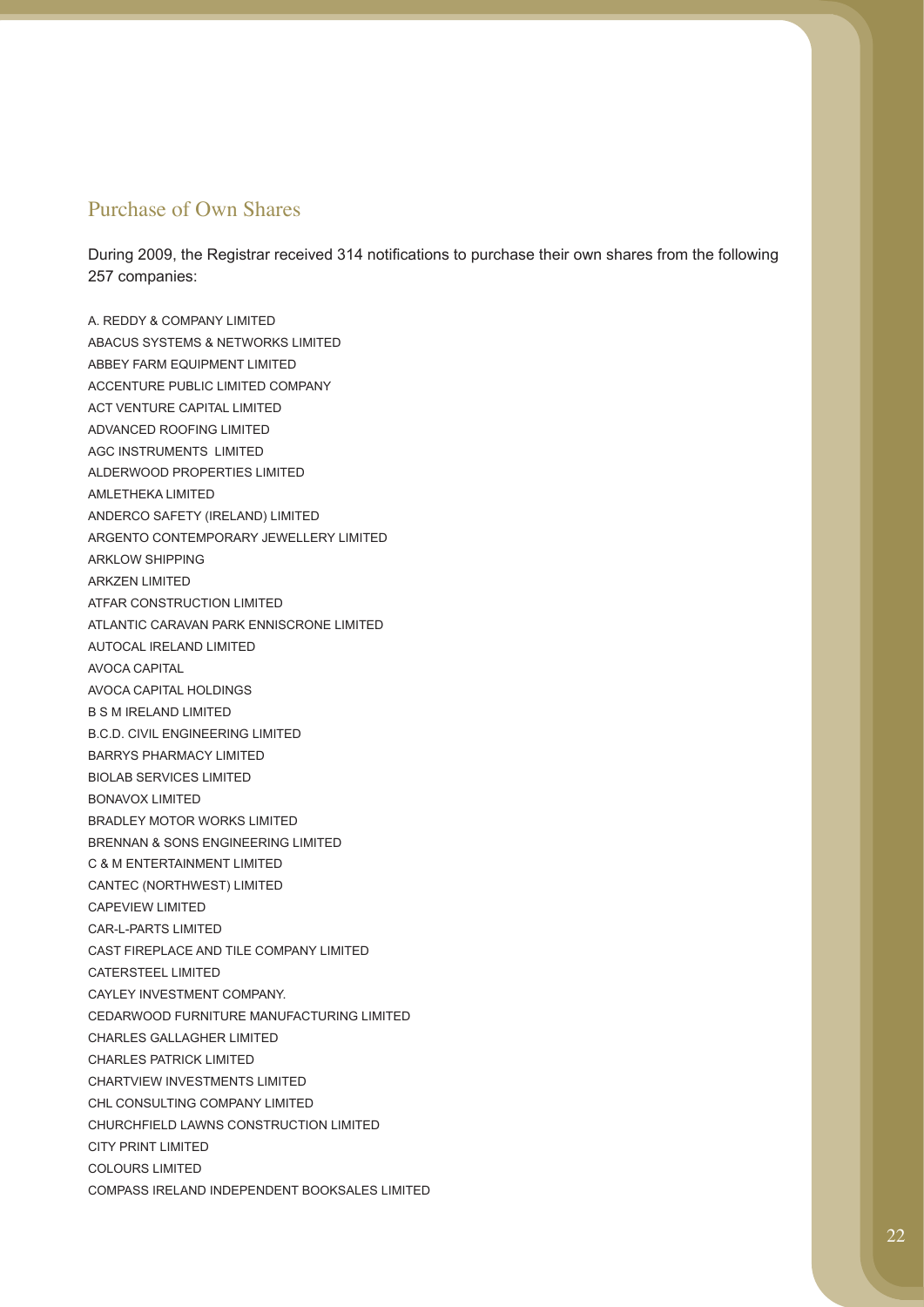CONNIE MANNING WINDOWS LIMITED CONSOLIDATED BUSINESS INTERNATIONAL LIMITED COOLING TOWERS & ACCESSORIES (IRELAND) LIMITED COOPER INDUSTRIES PUBLIC LIMITED COMPANY COVIDIEN PUBLIC LIMITED COMPANY CREANE AND CREANE LIMITED CREGG STONE MANUFACTURING LIMITED CRIMFORD COMPANY CROSS TECHNICAL SOLUTIONS LIMITED D + B A ARCHITECTS LIMITED DELI CUISINE LIMITED DER IRELAND LIMITED DHP LIMITED DIGITAL CC LIMITED DNM TECHNOLOGY LIMITED DOLMEN SECURITIES LIMITED DONOVAN ACCESS LIMITED DORNAN ENGINEERING LIMITED DOYLE AGRI SERVICES LIMITED DRAFTON HOLDINGS LIMITED DRUMLINK LIMITED DUNMORE LEISURE COMPANY LIMITED E. COSGRAVE (MECHANICAL CONTRACTORS) LIMITED EAMON COSTELLO (KERRY) LIMITED EGG POST PRODUCTION LIMITED ELECTRICAL FACTORS LIMITED ELEYBROOK LIMITED ESA CONSULTING ASSOCIATES LIMITED ESRAS FILMS LIMITED EXPRESS MOTOR ASSESSORS LIMITED FAIRFUND IRELAND FARANDARE LIMITED FARMER BUSINESS DEVELOPMENTS ASSETS LIMITED FENELON STORAGE TANKS LIMITED FINLAYS OF ARDEE LIMITED FIRGATE LIMITED FISHERHOOK LIMITED FLOOD MOTORS LIMITED FORM CREATIVE LIMITED FORM FOUR LIMITED FYFFES BANANA PROCESSING LIMITED FYFFES PUBLIC LIMITED COMPANY GALAVAN SUPPLEMENTS LIMITED GALVIN'S DUNMANWAY LIMITED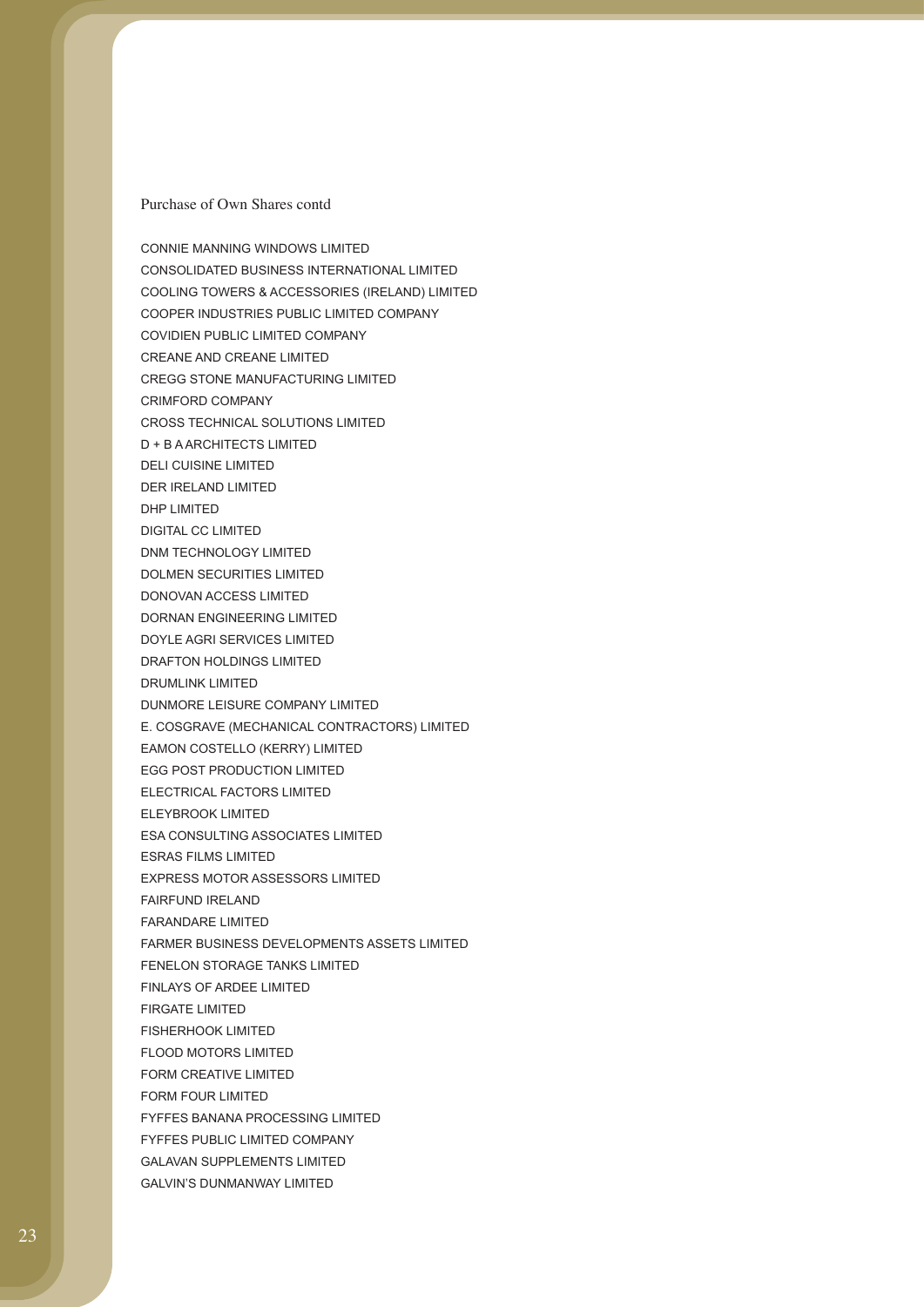GALVINS COACHES (DUNMANWAY) LIMITED GARDEN GOODNESS LIMITED GARRYRUTH PROPERTIES LIMITED GLEESON CONCRETE HOLDINGS GLENBEIGH TOWERS HOTEL LIMITED GOLDSTAR TELECOMMUNICATIONS (IRELAND) LIMITED GOODEY ROOFING LIMITED GOOIG CENTRE LIMITED GRAFTON SHOES LIMITED GREEN BELT FORESTERS LIMITED GUARDIAN ENVIRONMENTAL SERVICES LIMITED HEGADON LIMITED HHMARCH LIMITED HOOPER DOLAN INSURANCES LIMITED HORKANS GARDEN CENTRE LIMITED HOSPITAL CURTAIN HYGIENE SERVICES LIMITED INGERSOLL-RAND PUBLIC LIMITED COMPANY INISHOWEN COUNTRY KITCHEN LIMITED IRE COMMUNICATIONS LIMITED IRISH PRESS, PUBLIC LIMITED COMPANY IRISH WEDDING DIARY.IE LIMITED J & P WOODS CONSTRUCTION LIMITED J. KEANE & SONS (ROS.) LIMITED J. MURPHY & SONS (MOTORS) LIMITED JACKSONS GARAGE LIMITED JAMES MALONE CONSTRUCTION LIMITED JOHN MONAHER LIMITED JORDANS BALLINDAGGIN LIMITED JS (CITY) LIMITED K.C. PRODUCTS (IRELAND) LIMITED K.D. SYSTEMS IRELAND LIMITED KEENAN LYNCH PARTNERSHIP BUILDING SURVEYORS LIMITED KEHOE & KEHOE AGRICULTURAL CONTRACTORS LIMITED KELLY ENGINEERING LIMITED KEOHANE READYMIX LIMITED KEVIN BARRY PLANT HIRE LIMITED KEVIN THORPE LIMITED KGS TECHNOLOGIES LIMITED KIERAN FENLON TRANSPORT LIMITED KILCAWLEY BUILDING & CIVIL ENGINEERING LIMITED KINGSPAN FUNDING EUROPE KINSALE HOMES LIMITED KOHIMA LIMITED LACEYS DRAIN CLEANING SERVICES LIMITED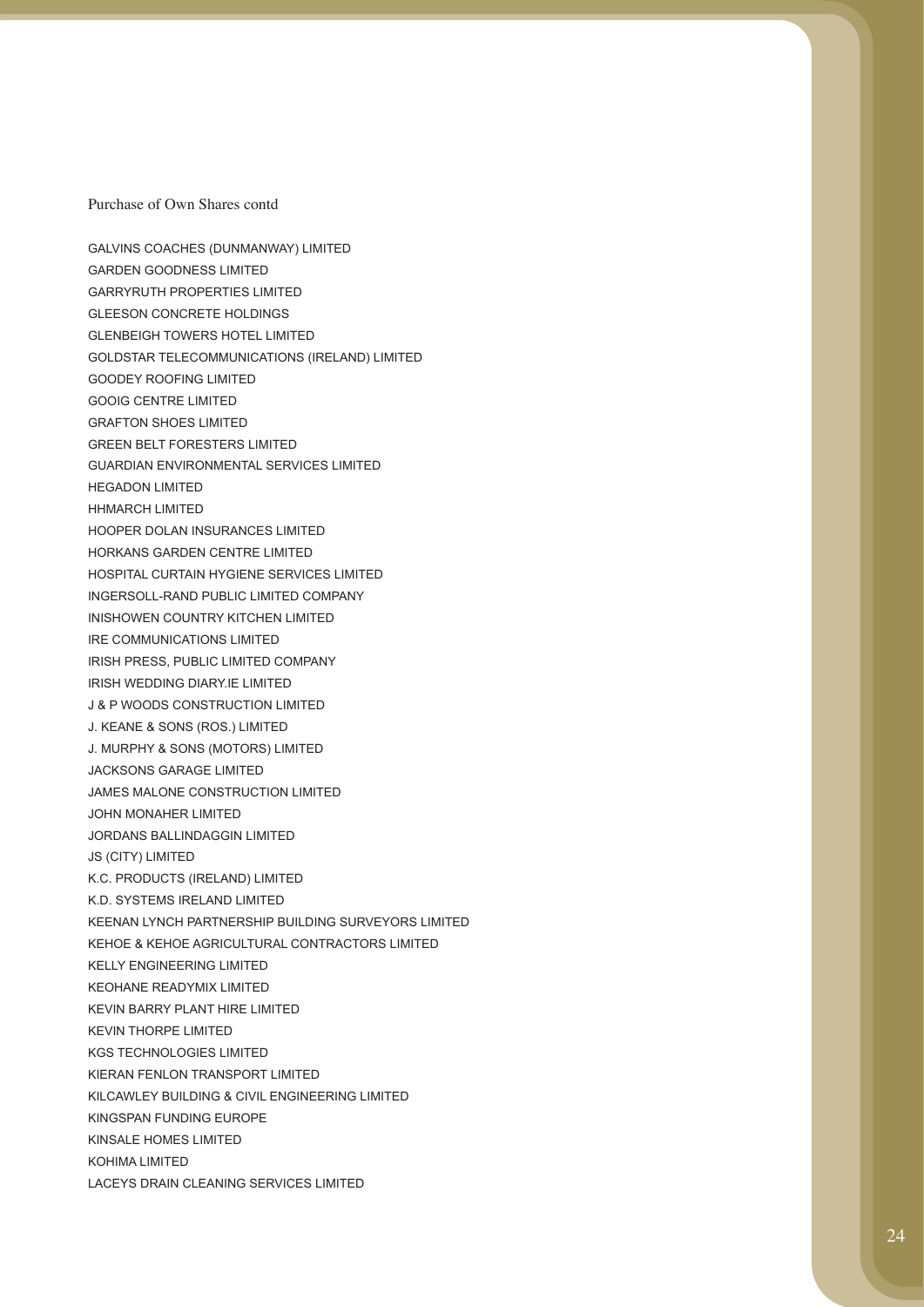LANGSTON LIMITED LEEWAY FOODS LIMITED LIAM CONWAY & SONS LIMITED LIAM LEVINGSTONE LIMITED LILY'S LIMITED LONFI DEVELOPMENTS LIMITED M & S RYAN PLANT HIRE LIMITED MAOL RUA CATERING LIMITED MARCO BEVERAGE SYSTEMS LIMITED MARRON AGRICULTURAL COMPANY MARUMBA PROPERTIES LIMITED MATRIX ELECTRICAL LIMITED MCGARRY INTERNET LIMITED MCGETTIGAN BAKERY LIMITED MERLYN INDUSTRIES LIMITED MICHAEL FARRELL CUSTOM FURNITURE LIMITED MOBIL INFORMATION SYSTEMS LIMITED MOLE NOMINEES LIMITED MOYGLEN HOLDINGS MUDBUG CLUB LIMITED MULTI CARGO LIMITED MULTI-MEDIA ASSOCIATES LIMITED MURRAY BROTHERS (PAINTERS AND DECORATORS BALLYLICKEY) LIMITED NATIONAL GATES LIMITED NATIONAL TILE LIMITED NEW CENTURY EXPRESS LIMITED NIGEL CLARKE DEVELOPMENTS LIMITED NOEL REDMOND BUILDING SYSTEMS LIMITED O'CALLAGHANS (T.V. AND HI-FI) LIMITED O'DONOVAN ENGINEERING COMPANY LIMITED O'LOUGHLIN MANUFACTURING LIMITED O'MALLEY-GRIFFIN (BROKERS) LIMITED OAK LODGE (RESIDENTIAL SERVICES) LIMITED P & A CONTRACTING LIMITED P & A FENLON LIMITED PALMWAY HOLDINGS LIMITED PAT ALLEN & SON LIMITED PENTORAM LIMITED PHIL TREACY LIMITED PHILIP LOUGHRAN CONSTRUCTION LIMITED PHILIP WARD & SONS LIMITED PK PLUMBING & HEATING LIMITED PK TILES LIMITED POLARLAKE LIMITED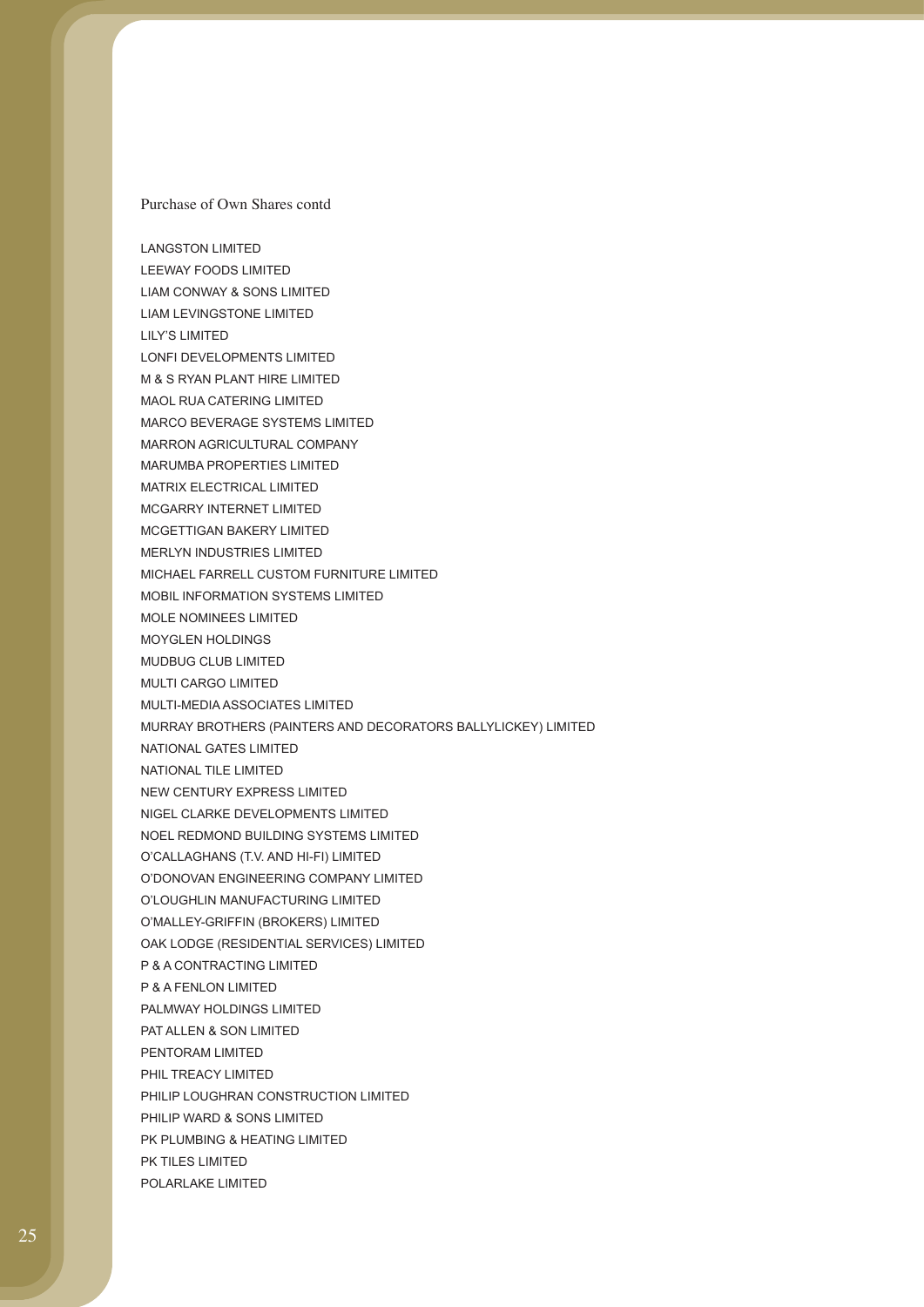PORTCOSTA COMPANY PURITECH LIMITED QUALITY PROCESS LINKS LIMITED QUICK FIT FRAMES & DOORS LIMITED QUINN BARNWALL ASSOCIATES LIMITED R & W KELLY LIMITED RAINBOW DISPLAYS LIMITED RATESIDE LIMITED RED GLEN LIMITED RICHARD CLARK AND COMPANY LIMITED RIVER TOURISM LIMITED ROBIN FLIGHT LIMITED ROTHWELL DEVELOPMENTS LIMITED ROTOFAB LIMITED ROUGHAN AND O'DONOVAN ENGINEERS LIMITED RUSSELL BRENNAN KEANE CORPORATE SERVICES LIMITED RYAN FURNITURE LIMITED SAPPHIRE LINGERIE LIMITED SEAN DUNNE & COMPANY LIMITED SECURE POWER SYSTEMS LIMITED SHANNON HOTEL SUPPLIES (WHOLESALE) LIMITED SHANNORE LIMITED SHARAVOGUE CONSTRUCTION COMPANY LIMITED SHEAHAN'S HARDWARE LIMITED SHINGUAN CONSTRUCTION LIMITED SINNOTT DEVELOPMENTS LIMITED SKELTON FLOORING LIMITED SKILLSOFT PUBLIC LIMITED COMPANY SLANEY FARMS PRODUCE LIMITED SLANEY PRECISION LIMITED SOMERS COMMERCIALS LIMITED SOUTHERN PRINT SUPPLIES LIMITED SOUTHGATE INVESTMENTS LIMITED SPARK PROMOTIONS (IRELAND) LIMITED START MORTGAGES HOLDING LIMITED STONEHALL ENGINEERING COMPANY LIMITED STONEHOUSE MARKETING LIMITED STORE DESIGN SHOPFITTING LIMITED SURESKILLS LIMITED SUTTONS CONTRACTORS LIMITED SWAGEMATIC LIMITED SWALLOW FLIGHT LIMITED SYKON SOFTWARE LIMITED T. & F. GILMORE LIMITED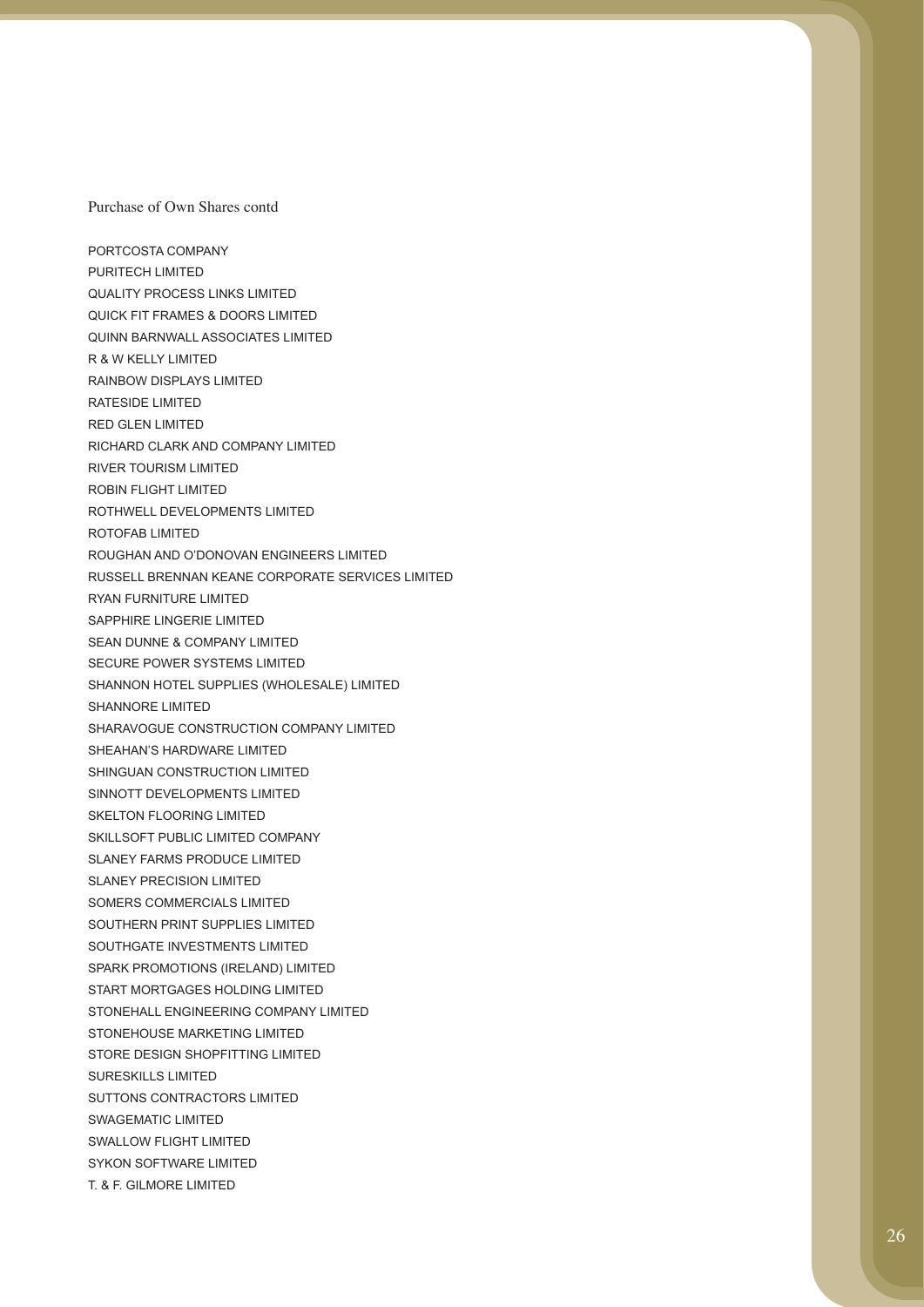T. COTTER (DEVELOPMENTS) LIMITED T. J. MCMANUS LIMITED T. L. EGAN AND CO. LIMITED TAXI 8 LIMITED THE GROSVENOR CLEANING SERVICES LIMITED THE HIVE ADVERTISING LIMITED THE JEWELLERS LIMITED THE KERRY CLEANING CENTRE LIMITED THE QUAID GALLERY LIMITED THE WINDSOR INN (DUNDALK) LIMITED THE WOOLLEN MILLS LIMITED THERMAL PRODUCT DEVELOPMENTS LIMITED THERMODIAL HOLDINGS LIMITED THERMODIAL HOLDINGS LIMITED THOMPSON AND SON AGRI LIMITED TMA - TECHNOLOGICAL MATERIALS AUTOMATION LIMITED TOURIG HOMES LIMITED TOWN RADIO TAXIS LIMITED TRAFFIC SIGN RESOURCES IRELAND LIMITED TRINITY SPECIALITY BRANDS LIMITED TURSILLAGH 2 LIMITED UNITED AIRFREIGHT SERVICES LIMITED VALCAL PAINTING & DECORATING LIMITED VALENTIA ISLAND FERRIES LIMITED VEGA ASSET MANAGEMENT HOLDINGS LIMITED VERIS PUBLIC LIMITED COMPANY VICTOR COMPANY LIMITED VIPJET LIMITED WALSH & WALSH FINANCIAL CONSULTANTS LIMITED WARNER CHILCOTT PUBLIC LIMITED COMPANY WATERFALL FARMS LIMITED WEEKES CONTRACTING LIMITED WELDING INSPECTION SERVICES LIMITED WEXFORD PIG DEVELOPMENT LIMITED WHF. KING LIMITED. WILLIAM AYLWARD ELECTRICAL LIMITED WILLIAM NEVILLE & SONS PROPERTIES LIMITED WILLIAM O'ROURKE & SONS LIMITED XERENET LIMITED ZENFORD LIMITED ZEST CREATIVE SOLUTIONS LIMITED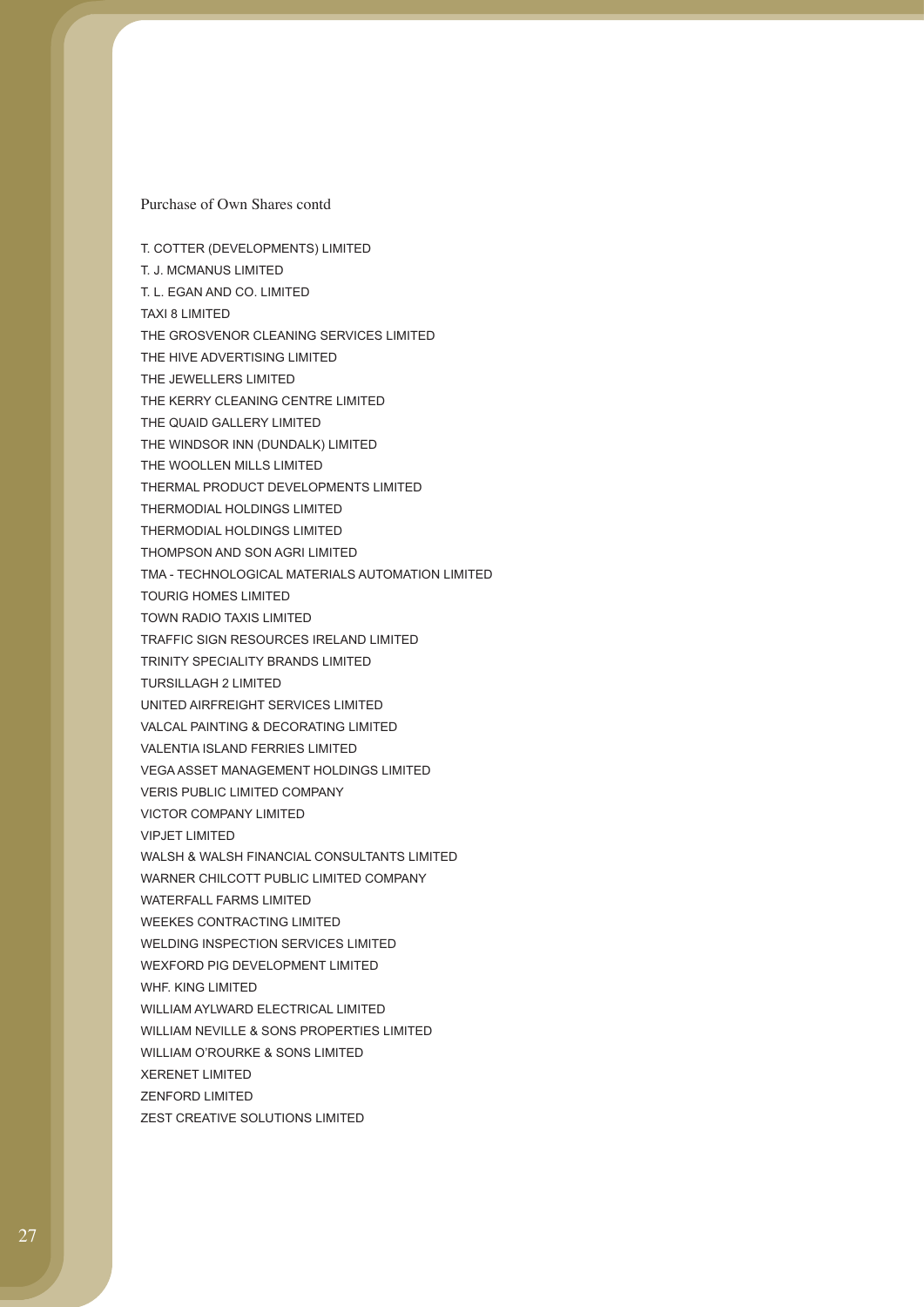## European Economic Interest Groupings

There were no new EEIGs registered in 2009.

The following is a list of all EEIGs registered:

AMEC HEGARTY JV EEIG

AQUACULTURE, INITIATIVE EEIG, CROFTON HOUSE, CROFTON ROAD, DUN LAOGHAIRE, CO DUBLIN.

CONCORD CONSTRUCTION & PROPERTY CONSULTANTS EEIG, SLANELOUGH, ASHFORD, CO WICKLOW.

DELL COMPUTER EEIG, INNOVATION HOUSE, CHERRYWOOD SCIENCE AND TECHNOLOGY PARK, DUBLIN 18.

EBAS-AGRO EEIG, CAPUCHIN FRIARY, CHURCH STREET, DUBLIN 7.

ECOM EEIG, PORT ROAD, LETTERKENNY, CO DONEGAL.

ECRIA EUROPEAN ECONOMIC INTEREST GROUPING, 4 SOUTH ANNE STREET, DUBLIN 2, IRELAND.

ERNACT. EEIG, LIFFORD, CO. DONEGAL.

GROUP FOR EUROPEAN EDUCATION EEIG, MOUNT KENNETT HOUSE, HENRY STREET, LIMERICK.

HVBS EEIG, CAPUCHIN FRIARY, CHURCH STREET, DUBLIN 7.

PLUSCHEM EEIG, NCC HOUSE, LOWER LEESON STREET, DUBLIN 2.

SEAFOOD DEVELOPMENTS EEIG, BIM HQ. P.O. BOX 12, CROFTON ROAD, DUN LAOGHAIRE, CO. DUBLIN.

STRABANE/LIFFORD DEVELOPMENT COMMISSION EEIG, LIFFORD, CO DONEGAL.

TORUS INTERNATIONAL ACCOUNTANCY EUROPEAN ECONOMIC INTEREST GROUPING, 30 LOWER LEESON STREET, DUBLIN 2.

TORUS INTERNATIONAL LEGAL EUROPEAN ECONOMIC INTEREST GROUPING, 30 LOWER LEESON STREET, DUBLIN 2.

VALMARIP EEIG, 29 UPPER MOUNT STREET, DUBLIN 2.

WORLD 3B2 CONSORTIUM EEIG, 7A CARRICKBRENNAN ROAD, MONKSTOWN, CO DUBLIN.. DIAMONDDIAL EEIG, 7TH FLOOR, HUME HOUSE, BALLSBRIDGE, DUBLIN 4.

CARRIGRENNAN CIVIL JV EEIG, C/O P.J. HEGARTY & SONS, CONNOLLY QUAY, CORK.

PYRAMOS EEIG, 11 WOODBINE PARK, BLACKROCK, CO. DUBLIN.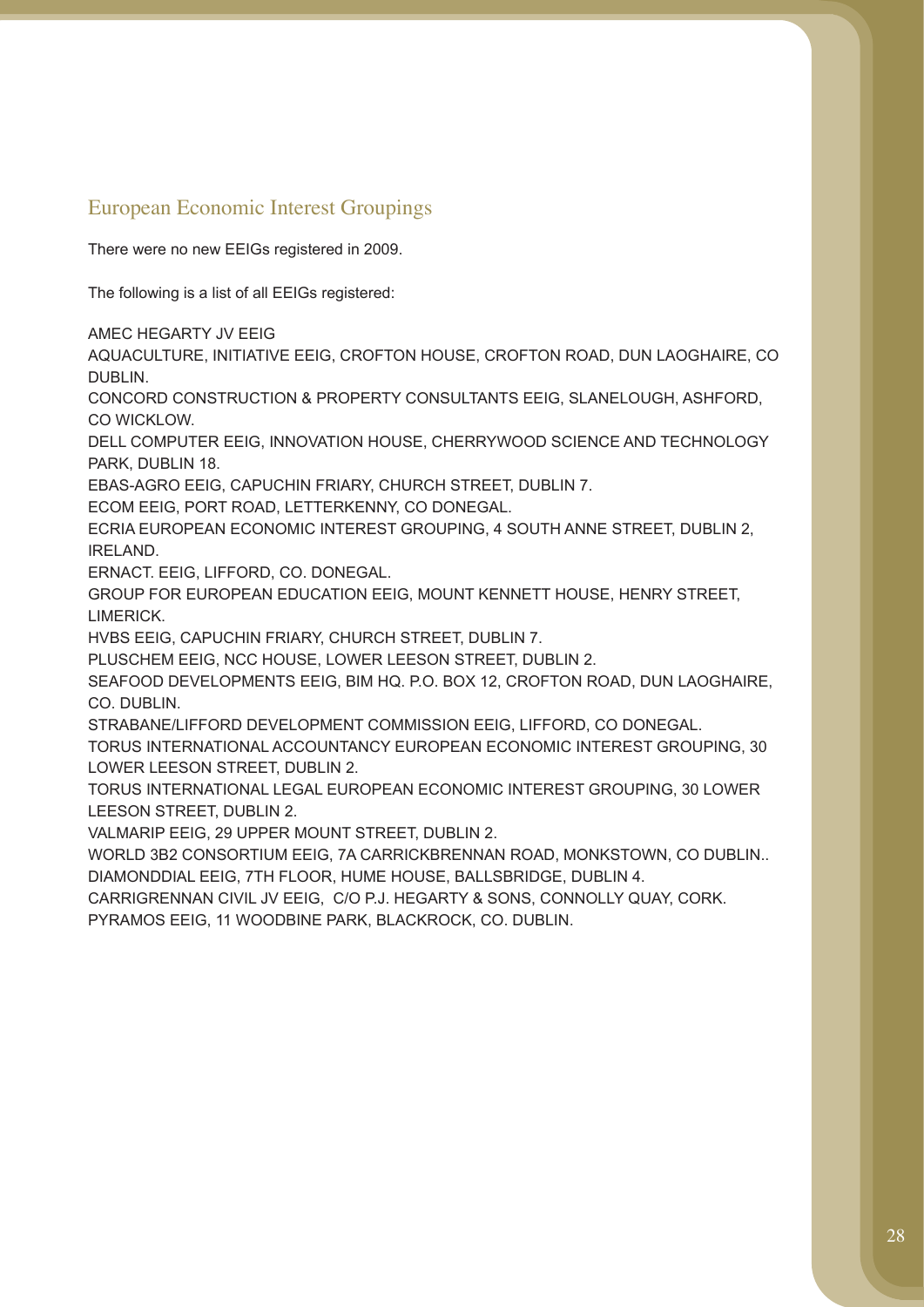### Limited Partnerships

Limited Partnerships registered during 2009: 29 Total registered at period end: 828

The following Limited Partnerships were registered in the year to 31 December 2009:

Cove Capital Partners II L.P. Whiterock Partnership Oakleaf Limited Partnership Benny Limited Partnership Judy Limited Partnership The Riantec Limited Partnership Oldbuilders Company Group Irish Infrastructure Fund 1 Limited Partnership O'Buachalla Limited Partnership Michael Grogan & Co Mellow Daze Signature European Opportunities Limited Partnership The Seven Heads Limited Partnership Litra Pinehaven Limited Partnership AM Works ESB Novus Modus Limited Partnership Pegasus Yearling 2009 Liffey PRC Limited Partnership The Greenlife Company Limited Partnership Moss Building Contractors O'Rourke McGivern The KRM Limited Partnership Bank of Ireland Seed and Early Stage Equity Fund 2009 Limited Partnership Quality Italian Wine Atlantic Bridge ll, L.P. Ursa Major Investments RSA Security Ireland L.P. SRC Global Growth Limited Partnership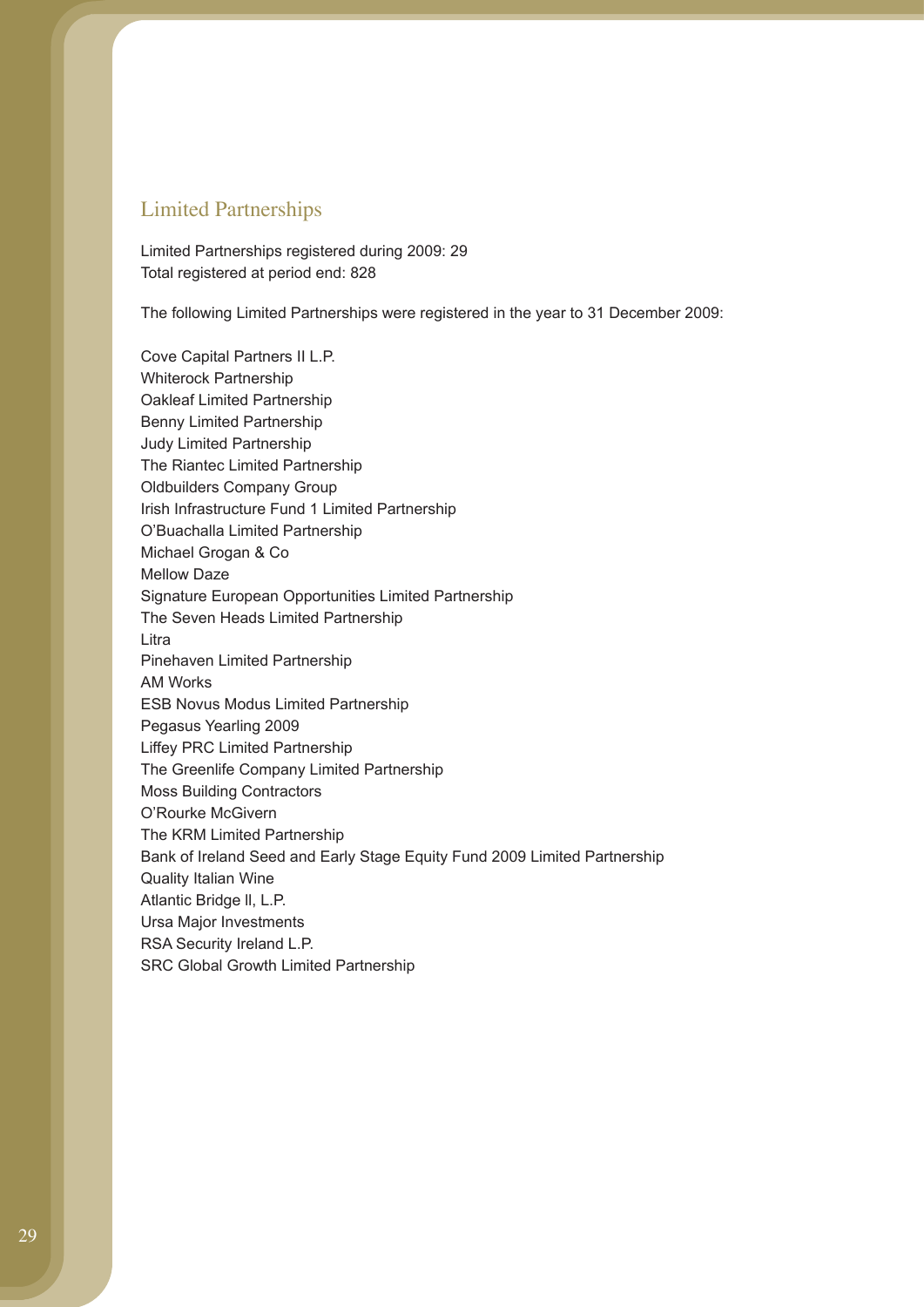## Registration of Business Names Act 1963

### Make up of Register and Activity on the Register

| Changes in the register                            | 2008    | 2009    |
|----------------------------------------------------|---------|---------|
| New registrations                                  | 26,557  | 25,764  |
| Statement of changes in the registered particulars | 2,032   | 2,145   |
| Cessations                                         | 2,073   | 2,216   |
| Total on register at year end                      | 332,775 | 356,323 |

The trend of recent years continues, with the CRO receiving a large number of applications to register business names. The chart below shows the number of new business names registered since 2005.

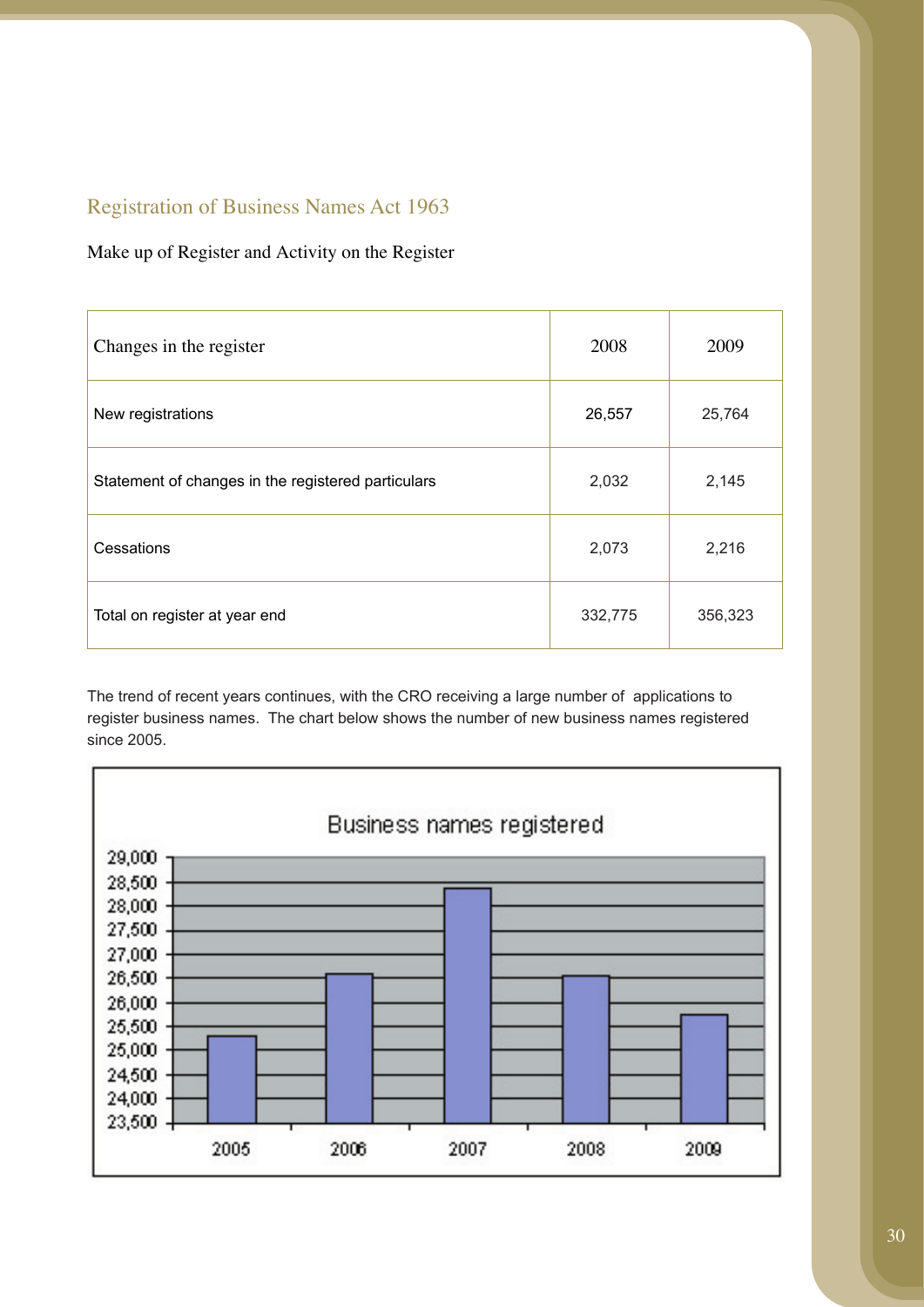### **Directors**

### Disqualifications and restrictions of directors and other persons

Disqualifications - Section 160 Companies Act 1990 (as amended by section 42 Company Law Enforcement Act 2001)

By year end 3,134 persons were on the register of disqualified persons.

Restrictions under section 150 of the Companies Act 1990

548 persons were on the restricted persons register at the end of 2009.

The disqualified and restricted registers can be searched online at www.cro.ie. This facility is updated daily.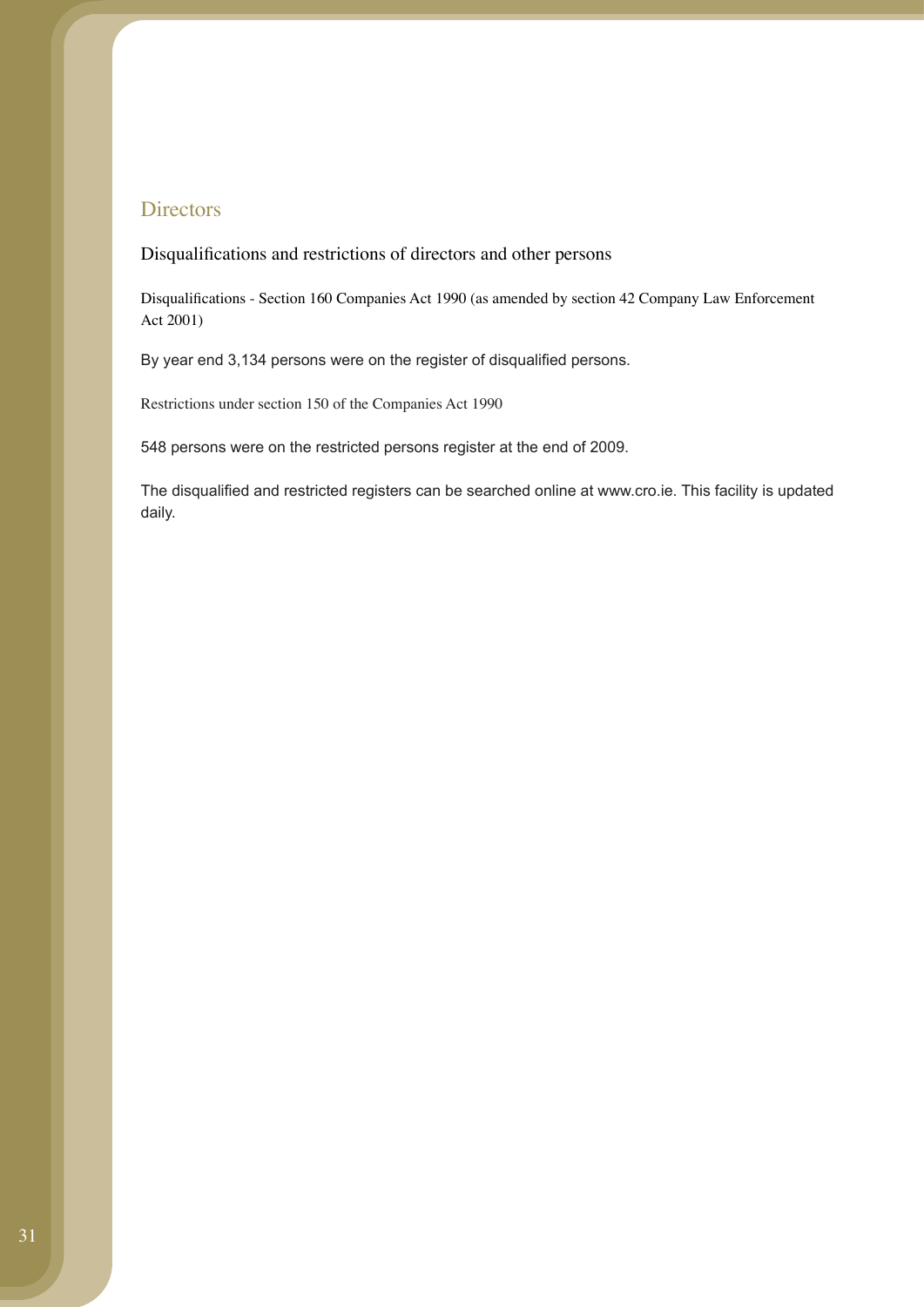# Document Processing

# Submissions Filed During The Year

| Submission Type                                     | 2004    | 2005            | 2006    | 2007    | 2008    | 2009    |
|-----------------------------------------------------|---------|-----------------|---------|---------|---------|---------|
| New Company                                         | 16,773  | 18,102          | 19,298  | 18,897  | 14,727  | 13,573  |
| <b>Annual Return</b>                                | 145,203 | 154,545         | 163,851 | 172,805 | 178,290 | 174,540 |
| Change of Name                                      | 2,130   | 2,073           | 2,102   | 2,687   | 2,244   | 2,093   |
| Change of Address                                   | 13,870  | 14,240          | 15,730  | 17,704  | 15,963  | 15,810  |
| Change in Directors                                 | 56,065  | 59,912          | 63,963  | 68,142  | 66,064  | 65,099  |
| Nomination of change of Annual Return Date          | 11,096  | 9,624           | 9,719   | 10,193  | 10,064  | 9,124   |
| Authorisation of Electronic Filing Agent            | 0       | 126             | 16,126  | 12,178  | 10,023  | 10,123  |
| Auditors Notice before company claims audit         | 2,279   | 3,307           | 7,795   | 6,215   | 5,022   | 2,703   |
| <b>Receivers Abstract</b>                           | 583     | 615             | 528     | 377     | 365     | 362     |
| Notice of Receiver ceasing to act                   | 40      | 53              | 33      | 31      | 29      | 16      |
| Special Resolution to wind up and appoint a         | 804     | 836             | 884     | 997     | 998     | 1,187   |
| Liquidator                                          |         |                 |         |         |         |         |
| Special resolution to Wind up                       | 116     | 96              | 129     | 143     | 164     | 158     |
| Special resolution to appoint a liquidator          | 11      | 5               | 7       | 18      | 18      | 13      |
| Liquidator's Statement of Account                   | 1,239   | 1,163           | 965     | 1,062   | 1,326   | 1,219   |
| Liquidator's Account                                | 2,668   | 1,160           | 1,134   | 1,183   | 1,435   | 1,517   |
| Liquidator's Affidavit                              | 4,121   | 1,886           | 1,897   | 1,684   | 1,927   | 2,063   |
| Final Winding up meeting - Members & Creditors      | 326     | 358             | 222     | 215     | 268     | 250     |
| Final Winding up meeting - Members                  | 927     | 815             | 740     | 817     | 1,045   | 970     |
| Declaration of Solvency                             | 825     | 868             | 931     | 1,057   | 1,060   | 1,163   |
| Creditors' resolution to appoint/confirm liquidator | 72      | 73              | 35      | 11      | 32      | 75      |
| Court Order to wind up and appoint Liquidator       | 39      | 53              | 33      | 36      | 83      | 132     |
| Court Order to appoint provisional Liquidator       | 7       | 8               | 2       | 5       | 10      | 21      |
| Ordinary resolution to Wind up & appoint liquidator | 158     | 126             | 145     | 202     | 409     | 866     |
| Notice that no creditors Resolution was passed      | 101     | 123             | 64      | 32      | 90      | 125     |
| Notice of Appointment of a liquidator               | 1,140   | 1,147           | 1,219   | 1,332   | 1,561   | 2,266   |
| Notice of application to appoint an examiner        | 6       | 6               | 9       | 22      | 58      | 115     |
| Court order appointing examiner                     | 6       | 4               | 4       | 23      | 49      | 84      |
| Restriction of Company Secretary/Director - S 150   | 185     | 145             | 138     | 181     | 81      | 80      |
| Request for Voluntary strikeoff                     |         |                 |         |         |         | 2660    |
| Charge                                              | 9,616   | 10,464          | 12,539  | 12,715  | 10,281  | 6,996   |
| Satisfaction of charge                              | 4,425   | 2,999           | 3,504   | 4,467   | 4,444   | 4,097   |
| Resignation of Auditor                              | 2,672   | 2,727           | 3,179   | 2,735   | 2,132   | 2,086   |
| Report that proper books not kept                   | 23      | 37              | 22      | 33      | 15      | 34      |
| <b>Removal of Auditor</b>                           | 91      | 94              | 163     | 119     | 74      | 36      |
| Notice of location of register of Members           | 674     | 564             | 679     | 576     | 534     | 452     |
| Notice of increase in Nominal Capital               | 1,602   | 1,357           | 1,268   | 1,324   | 367     | 358     |
| Change to Single Member Company                     | 1,770   | 1,730           | 1,671   | 1,983   | 2,150   | 2,396   |
| Change from Single Member Company                   | 422     | 506             | 594     | 693     | 781     | 836     |
| Application by plc to commence business             | 107     | 177             | 243     | 71      | 27      | 25      |
| Amended memorandum and Articles                     | 355     | 443             | 260     | 293     | 179     | 117     |
| Alteration to Memo & Arts                           | 4,608   | 5,099           | 6,339   | 6,813   | 6,024   | 5,560   |
| <b>Allotment of Shares</b>                          | 5,512   | 5,807           | 6,363   | 6,337   | 5,956   | 5,140   |
| <b>Accounts filed Separately</b>                    | 250     | 174             | 142     | 72      | 34      | 24      |
| <b>Other Submissions</b>                            | 13,209  | 13,548          | 13,281  | 14,264  | 16,056  | 14,057  |
| <b>Total Submissions; Companies Acts</b>            | 306,135 | 317,212         | 357,979 | 370,781 | 362,471 | 350621  |
| <b>Business Names</b>                               | 25,524  | 30,020          | 36,876  | 35,438  | 32,687  | 31,174  |
| Total                                               |         | 331,659 347,232 | 394,855 | 406,219 | 395,158 | 381,795 |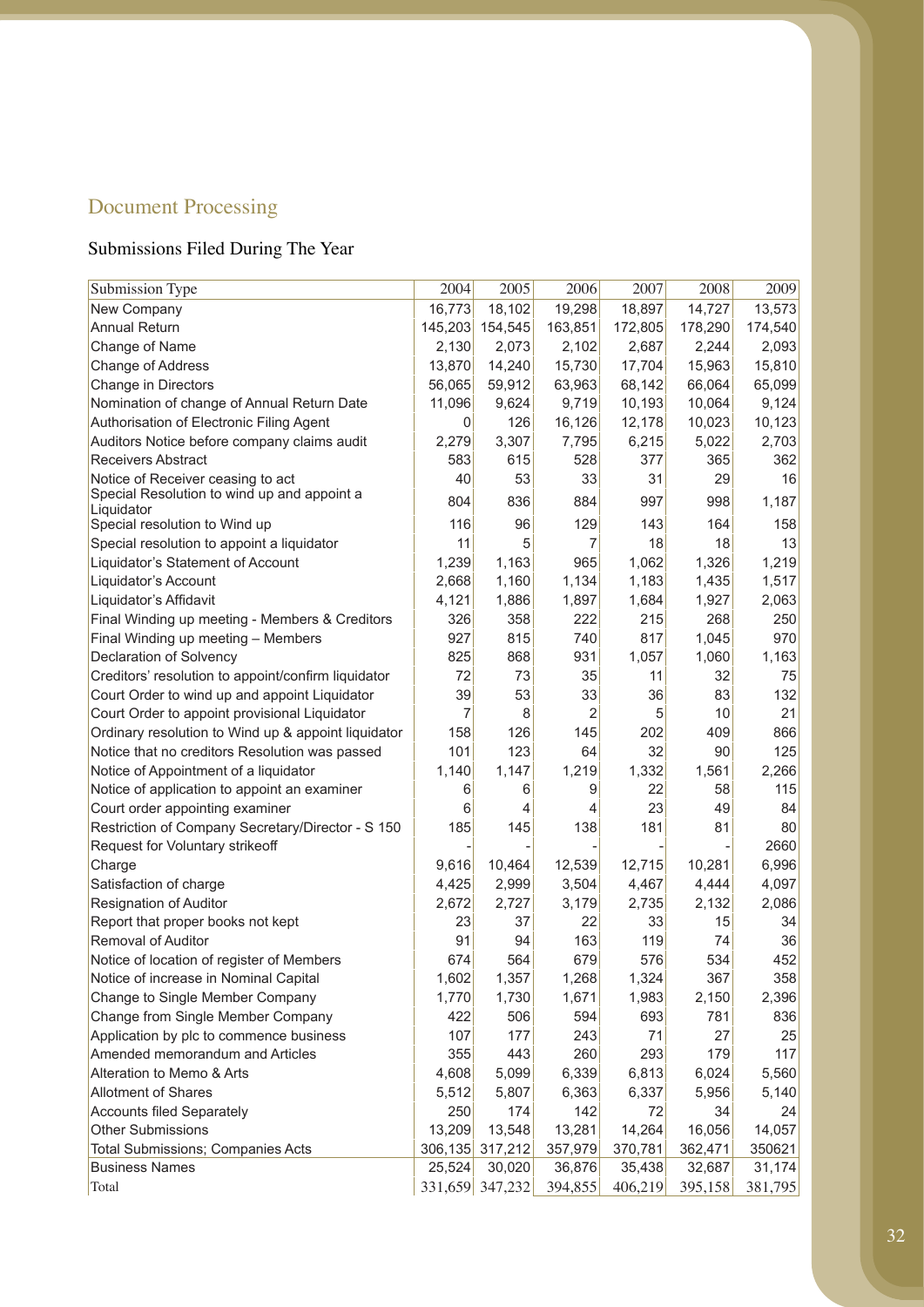

## Unregistered submissions

|                     | Dec 2004 | Dec 2005 | Dec 2006 | Dec 2007 | Dec 2008 | Dec 2009 |
|---------------------|----------|----------|----------|----------|----------|----------|
| All Companies       | 639,532  | 638,264  | 737,113  | 848,611  | 791,091  | 708,133  |
| Live Companies Only | 396,883  | 376,022  | 457,398  | 545,889  | 460,870  | 361,279  |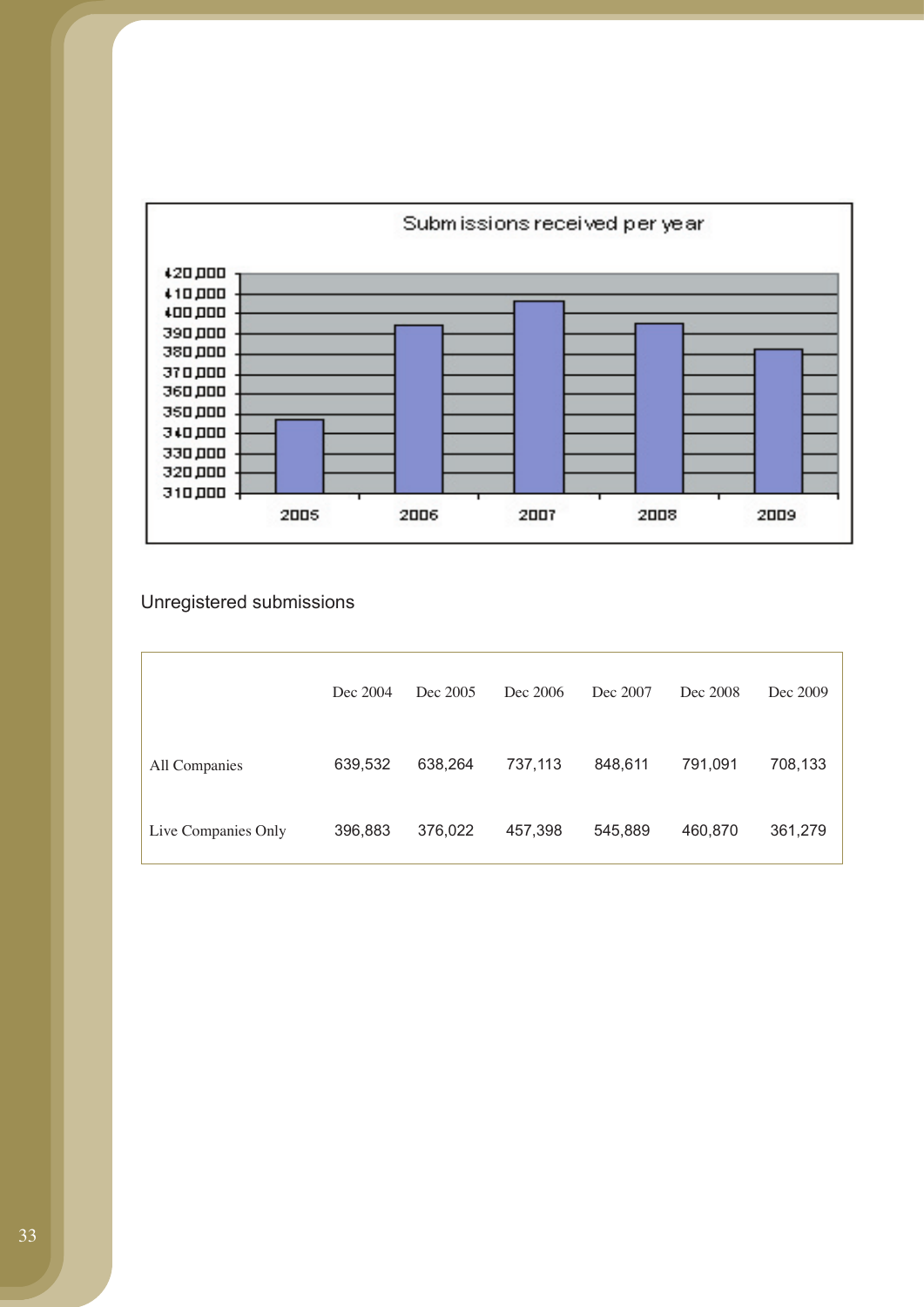# APPENDIX 2 FINANCE

Fees and Capital Duty Paid in Respect of Registered Companies in 2009

|                                            | 2008<br>€        | 2009<br>€        |
|--------------------------------------------|------------------|------------------|
| Late Filing Penalties                      | 17.6m            | 12.8m            |
| <b>Submission Fees</b>                     | 9.6m             | 8.2m             |
| Registry of Friendly<br>Societies          | 0.1 <sub>m</sub> | 0.1 <sub>m</sub> |
| Miscellaneous Income                       | 0.2 <sub>m</sub> | 0.1 <sub>m</sub> |
| Enquiry charges and Bulk<br>data customers | 1.6 <sub>m</sub> | 1.5m             |
| <b>Total fees</b>                          | 29.1m            | 18m              |

# Fees Paid in Respect of the Registration of Business Names

| in 2003 | € 637,722 |
|---------|-----------|
| in 2004 | €702,906  |
| in 2005 | €785,783  |
| in 2006 | € 895,125 |
| in 2007 | € 870,735 |
| in 2008 | €713,855  |
| in 2009 | € 643,145 |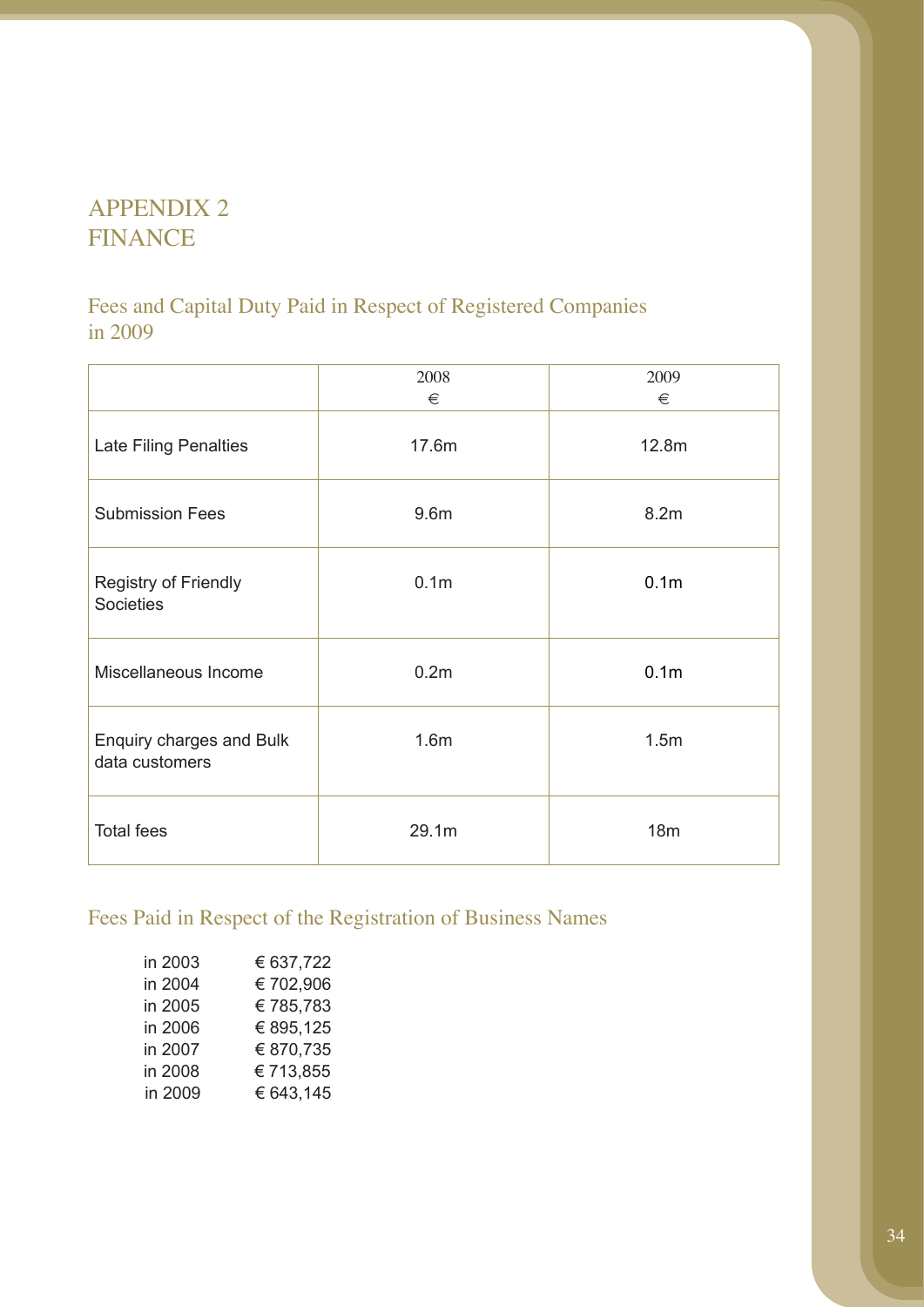# APPENDIX 3 REGISTRAR OF COMPANIES AND OTHER AUTHORISED PERSONS

| Registrar of Companies     | Ms. Helen Dixon  |
|----------------------------|------------------|
| <b>Assistant Registrar</b> | Mr. Gerry Doyle  |
| <b>Assistant Registrar</b> | Mr. Brian O'Hare |
| Assistant Registrar        | Mr. William Reid |
| Legal Adviser              | Ms. Nora Rice    |

### Persons Authorised

The following persons were authorised as at 31<sup>st</sup> December 2009 pursuant to section 52(2) of the Companies (Amendment)(No.2) Act 1999, section 16 of the Registration of Business Names Act 1963 and section 15 of the Limited Partnerships Act 1907:

| Ms. A. McCarron   | Ms. T. Campbell |
|-------------------|-----------------|
| Ms. A. King       | Mr. P. Porter   |
| Ms. B. Byrne      | Ms. C. Hickey   |
| Mr. P. Foran      | Ms. M. Leech    |
| Ms. E. Kelly      | Mr. G. Flood    |
| Ms. C. Pyke       | Ms. M. Tighe    |
| Ms. H. Ryan       | Ms. M. Shortall |
| Ms. M. Giblin     | Mr. C. Donegan  |
| Ms. L. O'Sullivan | Mr. W. Flynn    |
| Mr. C. O'Brien    | Ms. D. Booth    |
| Mr. P. Gallagher  | Ms. C. Forrest  |
| Mr. A. Dolan      | Mr. P. Daly     |